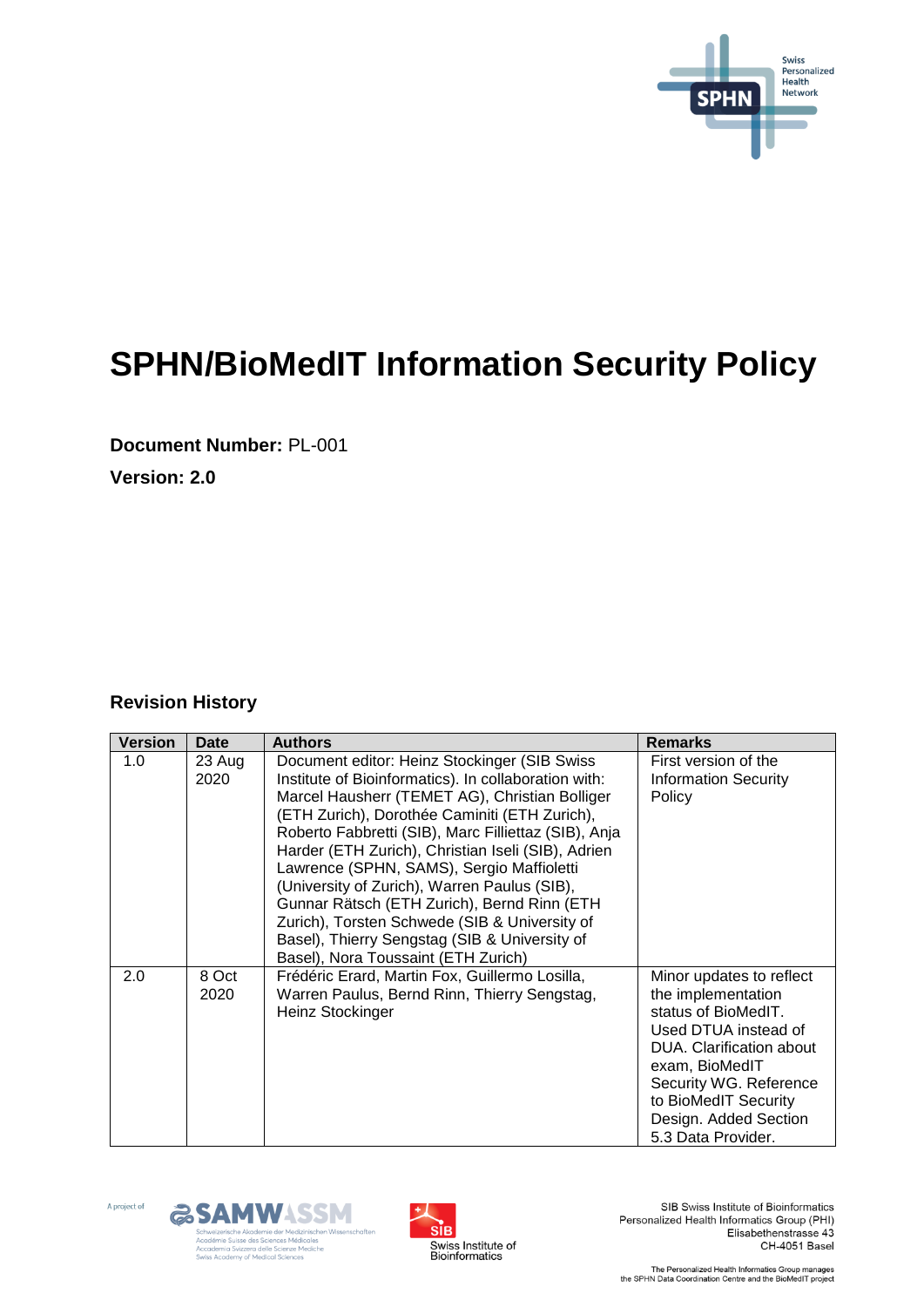

### **Table of Contents**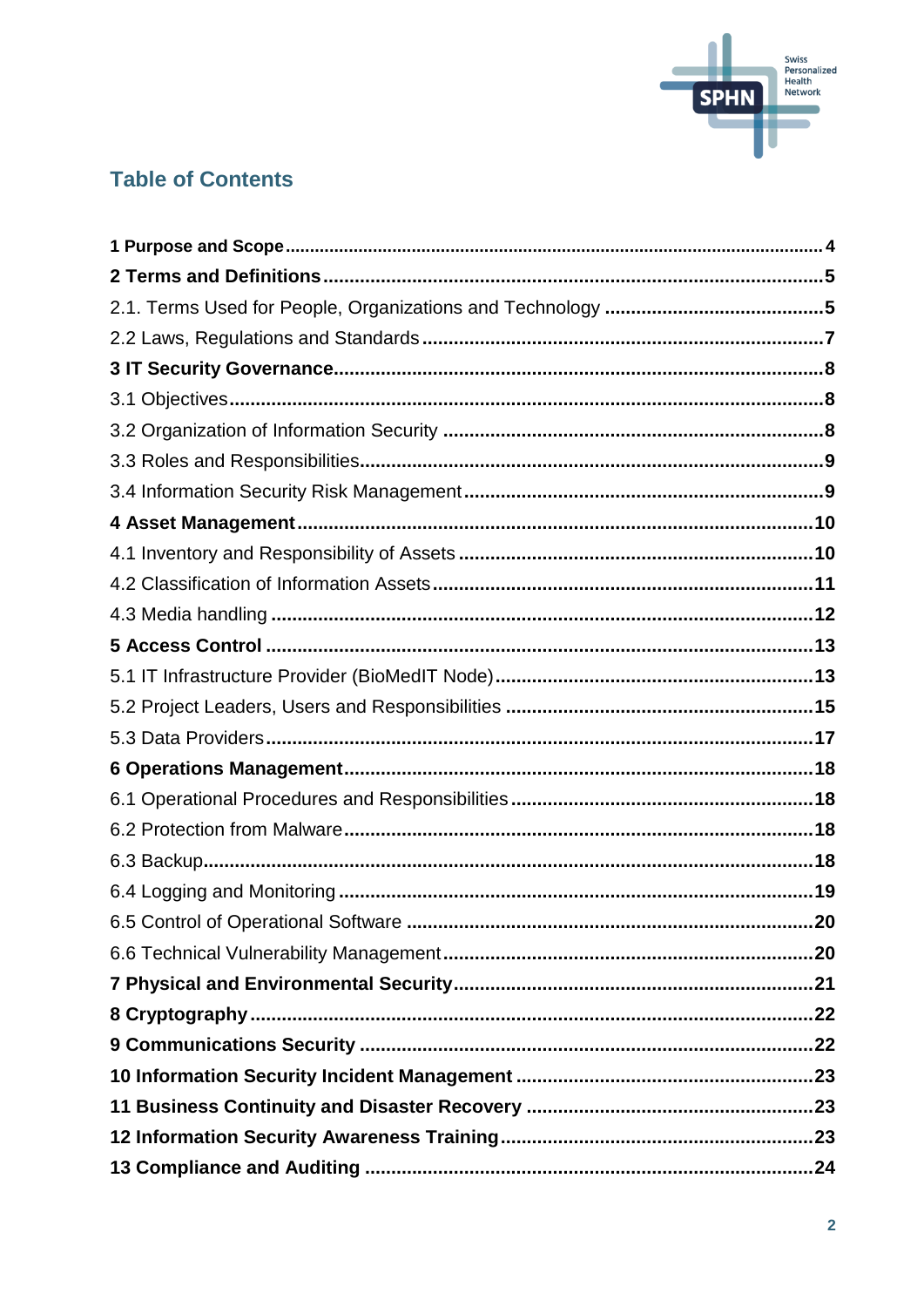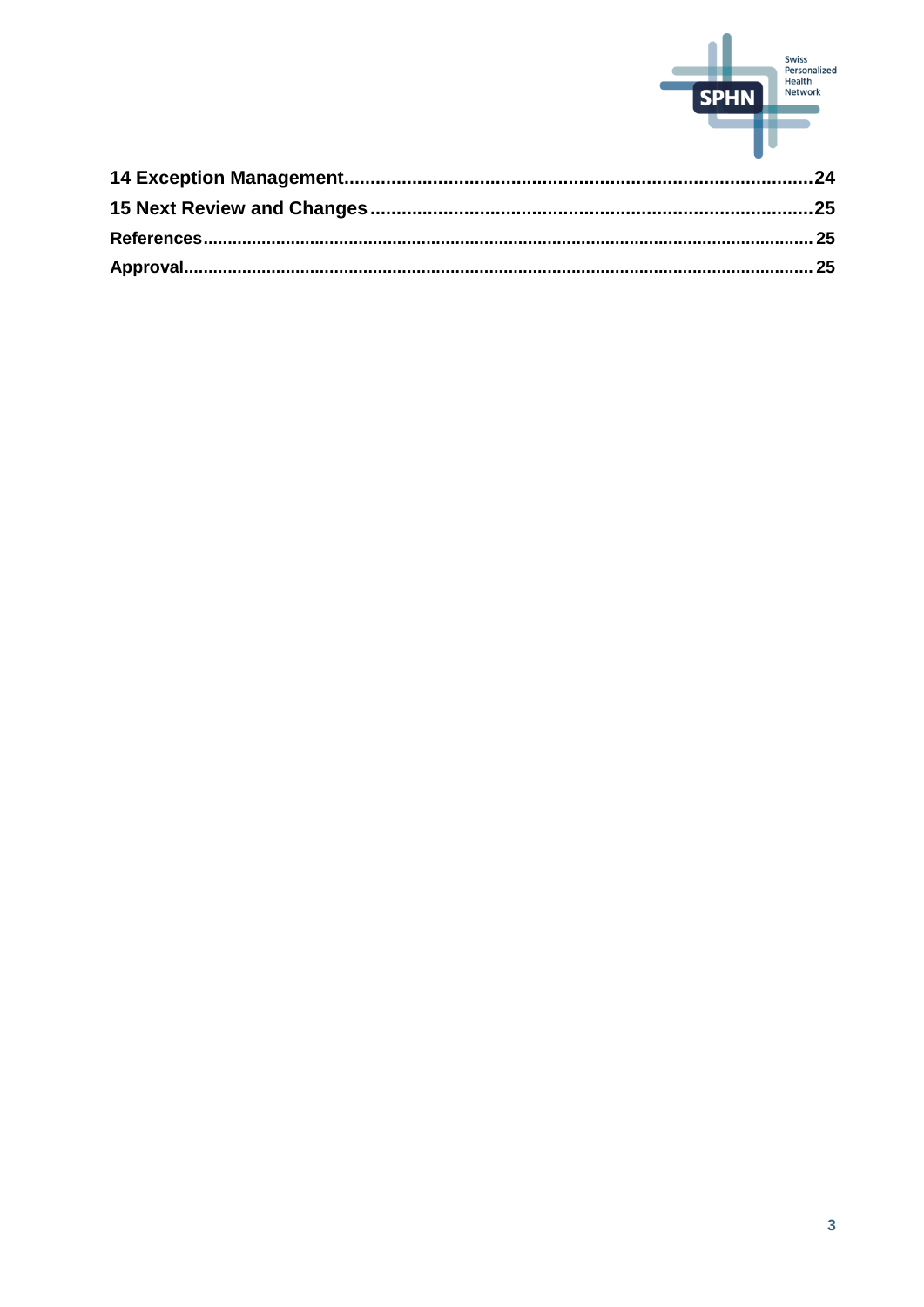

## <span id="page-3-0"></span>**1 Purpose and Scope**

The purpose of this policy is to establish a framework to meet SPHN's responsibilities in matters of Information Security with respect to compliance with the applicable regulations regarding the management, oversight and audit of Information Security. Additionally, it clarifies the roles and responsibilities of various parties relative to Information Security.

This policy applies to (i) research IT infrastructure providers at Swiss academic institutions (e.g., BioMedIT Nodes), (ii) Project Leaders, (iii) Data Providers and (iv) data Users within SPHN projects and related projects where applicable (e.g., PHRT sfa-phrt.ch). In particular, this policy defines the technical and organizational measures that are necessary to operate IT infrastructures supporting SPHN projects and provides additional technical guidelines for data protection complementing the SPHN Ethical Framework for Responsible Data Processing<sup>1</sup> and associated policies.

This document uses the term BioMedIT Node representative for any research IT infrastructure used in the context of SPHN. This policy does *not* apply to IT infrastructures within hospitals.

This policy is a reference and should be applied wherever possible. For research projects with special requirements, and subject to approval of the CISO of a BioMedIT Node's organization, alternative measures providing an equivalent or stricter level of security can be implemented.

#### **Overview of typical usage scenarios and responsibilities**

*The following paragraphs illustrate on a non-exhaustive basis typical usage scenarios and responsibilities based on research studies performed within SPHN using the BioMedIT infrastructure. The example is provided to facilitate the understanding of the SPHN Information Security Policy and will refer to the respective chapters for technical details.*

All projects performed within SPHN need to comply with the SPHN **Ethical Framework for**  Responsible Data Processing<sup>1</sup>, the SPHN Information Security Policy (i.e., this document), as well as specific policies of the respective academic host organizations.

A research project is typically led by an **Investigator** (Project Leader, Research Team leader), who is responsible for obtaining ethical approval for the planned research project<sup>2</sup> and entering into a project specific Data Transfer and Use Agreement<sup>3</sup> with the data provider (usually a Swiss hospital), before data can be transferred and processed on the IT infrastructure. As Controller/Recipient (cf. Chapter 4), the Project Leader is responsible for **classifying** the data (or applying an existing classification) according to risk and data privacy requirements (as described in *Section 4.2 Classification of Information Assets*). The Project Leader (or the designated Data

l

<sup>1</sup> https://sphn.ch/document/ethical-framework-version-2-version-07-05-2018/

<sup>2</sup> http://www.swissethics.ch/

<sup>3</sup> https://sphn.ch/services/documents/ethics-legal-governance/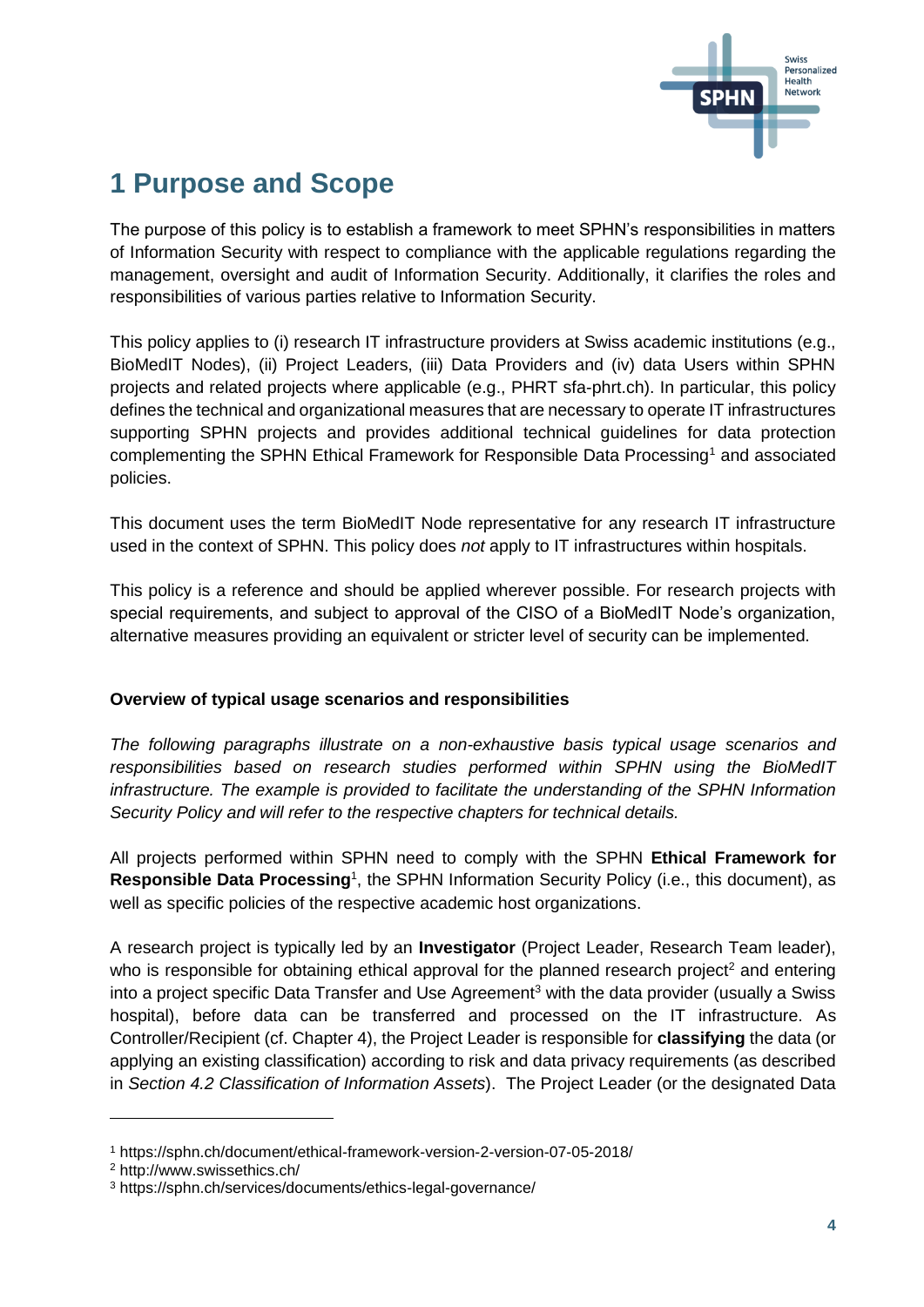

Manager) needs to make a **Data Transfer Request** [R1] to the DCC (SPHN's Data Coordination Center) and the respective Data Provider(s) **before the first data is transferred** in order to ensure appropriate measures are in place (no further notification is normally required for additional data transfers for the same project). The Project Leader is also responsible for maintaining an **up-to-date inventory** of all confidential data used under any active or past Data Transfer and Use Agreement (cf. Section 4.1*).* Additionally, the Project Leader is responsible for the **full data life cycle management** (including backup/archiving as well as deletion of data where appropriate). The Project Leader (or the designated Permissions Manager) must specify which research team members have access to the data and take the appropriate steps to revoke user access as soon as it is no longer needed.

Members of a **research team** (Users) are authorized by the Project Leader or a delegate [R2] on a per project basis to access private project data. All Users of the IT system (e.g., a BioMedIT Node) are assigned User accounts. They need to authenticate themselves - typically with a username, a password and a second factor - to access the data, software and compute infrastructure. For detailed User responsibilities when accessing SPHN infrastructure and data, refer to *Section 5.2 Project Leaders, Users and Responsibilities*. A high-level summary is given below:

- 1. **Confidential data** (considered as *confidential* according to the classification in Chapter 4) must be securely transferred to or from BioMedIT Nodes, either by **encrypting files** or use of an **encrypted channel** (cf. Chapter 8).
- 2. On BioMedIT Nodes, Users are not allowed to **use or install software** that **harms** the system, other Users or SPHN in general.
- 3. Users and Project Leaders need to follow a **security awareness training and pass a respective exam** to correctly deal with confidential data on BioMedIT's infrastructure (cf. Chapter 12).

Note that Chapters 6 to 11 are mainly addressed to **BioMedIT Nodes** and their respective IT infrastructures.

## <span id="page-4-0"></span>**2 Terms and Definitions**

#### <span id="page-4-1"></span>**2.1. Terms Used for People, Organizations and Technology**

For definitions of many of the terms used in this policy please refer to the **SPHN glossary** (PDF file) at https://sphn.ch/document/sphn-glossary/.

**Anonymization:** cf. SPHN glossary. Note that anonymization must not be confused with pseudonymization!

**Authentication**: cf. SPHN glossary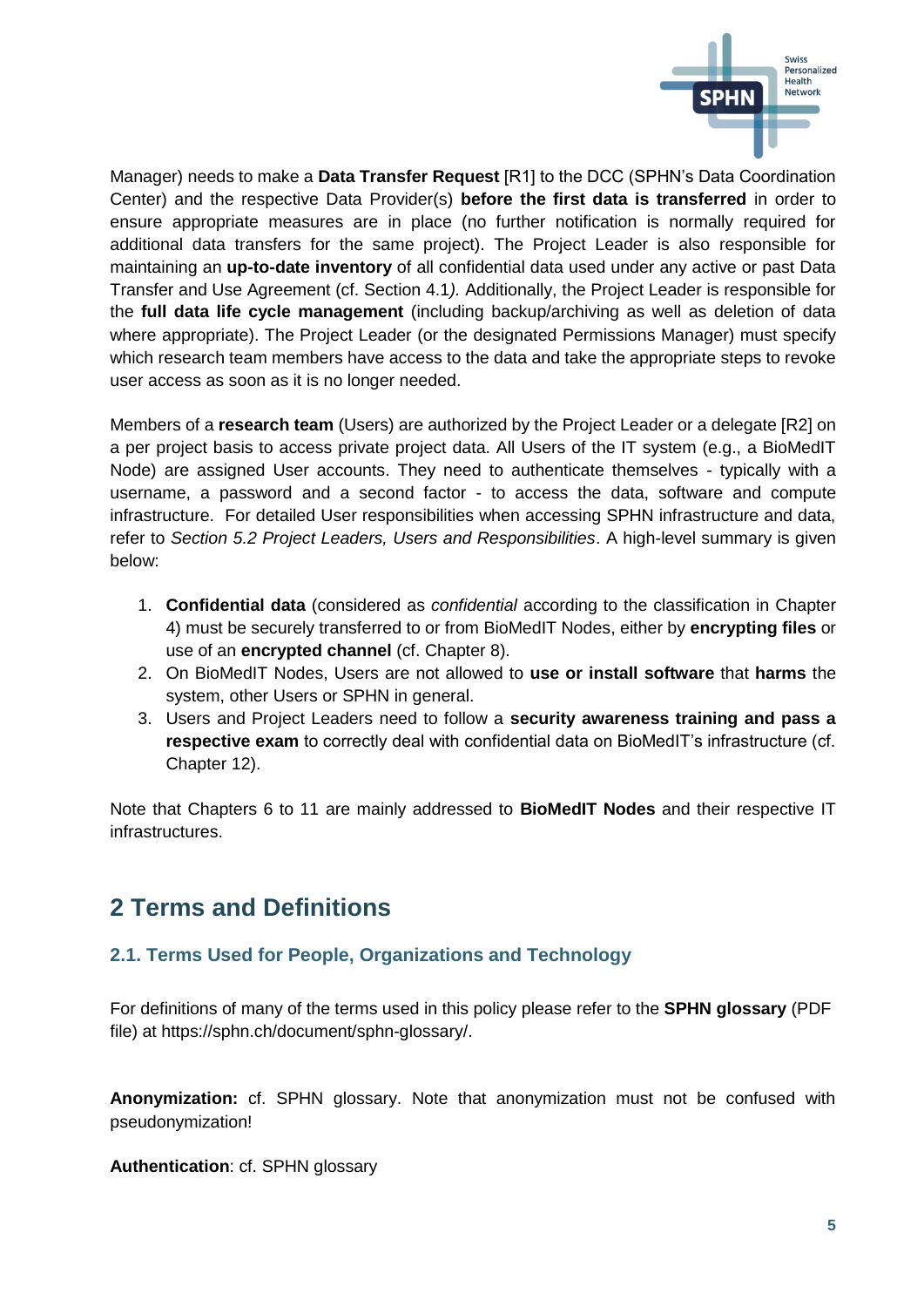

**Authorization**: cf. SPHN glossary

**Availability**: cf. SPHN glossary

**BioMedIT Node**: cf. SPHN glossary

**Confidentiality**: cf. SPHN glossary

**Controls**: cf. SPHN glossary

**Controller** (**Provider** or **Recipient**): cf. SPHN glossary

**Data Manager**: responsible for cryptographic keys and decryption of data from a Data Provider and for placing the Data Transfer Requests for transfers between Data Provider(s) and the BioMedIT Nodes.

Data Provider: hospital, technical platform etc. that provides data to be used on a BioMedIT Node. Must be 'onboarded' to the BioMedIT Node or Nodes to which transfer of data is made.

**Information Assets**: cf. SPHN glossary

**Information Security**: cf. SPHN glossary

**Information Security Incident**: cf. SPHN glossary

**IT Infrastructure**: cf. SPHN glossary

**Investigator:** cf. SPHN glossary also referred to as **Project Leader** in this policy

**Least Privilege Principle:** is the concept and practice of restricting access rights for Users, accounts, and computing processes to only those resources absolutely required to perform routine, legitimate activities. Privilege itself refers to the authorization to bypass certain security restraints.

**Media**: refers to storage media such as USB sticks, external hard drives, optical drives etc. Note that the term media does *not* include storage provided by a BioMedIT Node.

**Monitoring**: cf. SPHN glossary

**Permissions Manager**: assigns the User Roles of "(default) User" and "Data Manager" to authorized BioMedIT users and with that granting them access to the project space, also revokes roles and access.

**Personal Data**: cf. SPHN glossary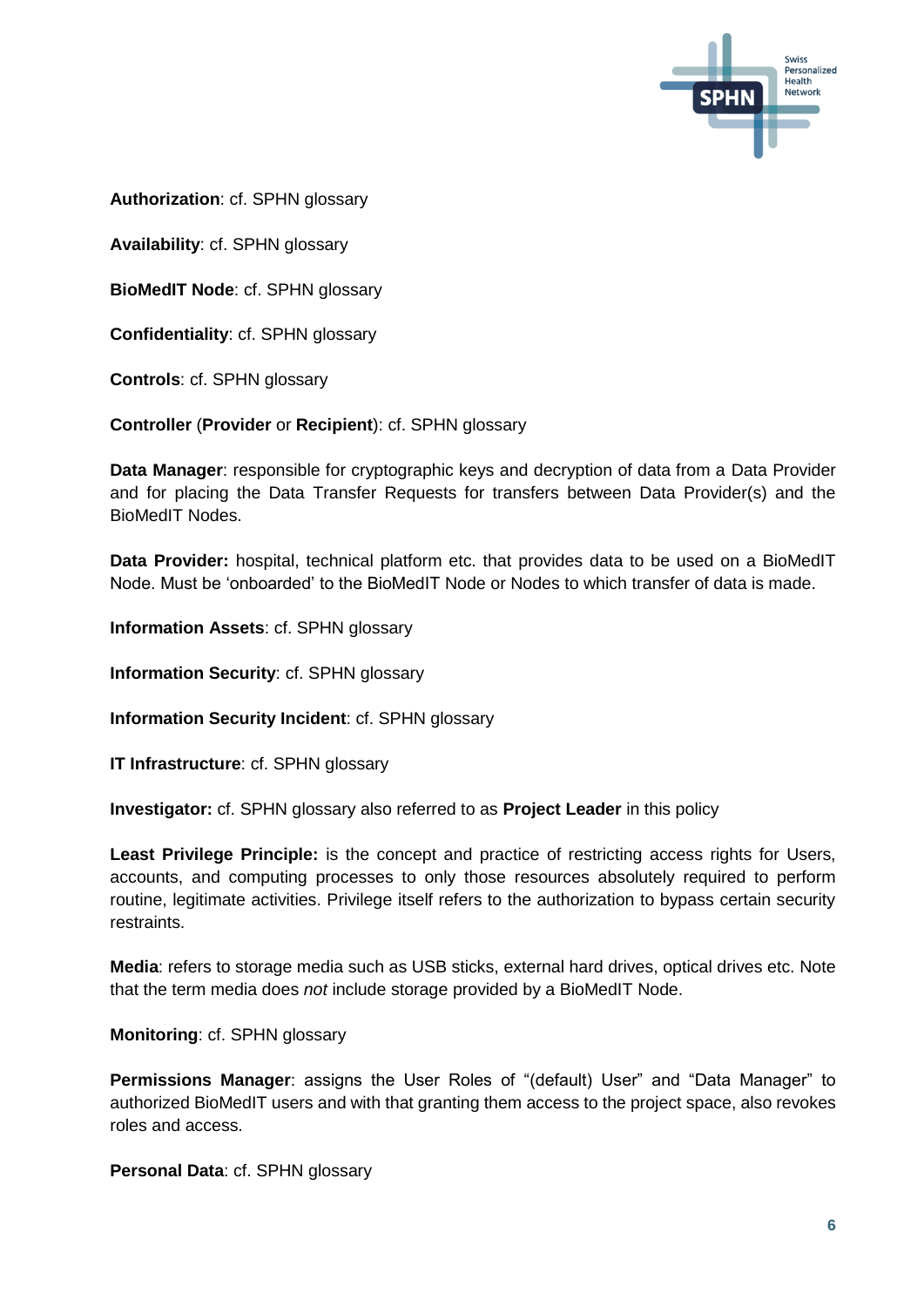

**Processor**: cf. SPHN glossary

**Pseudonymization:** cf. SPHN glossary

**Researcher**: cf. SPHN glossary

**Risk Analysis:** process to comprehend the nature of risk and to determine the level of risk.

**Risk Management**: is the process of taking actions to assess risks and avoid or reduce risks to acceptable levels.

**Secure Jump Host:** a specially secured machine (whitelisted gateway machine) where Users can login and from where they can further access machines in a secure environment, for instance, login nodes of HPC clusters

**Security Controls**: cf. SPHN glossary

**Service Provider / Third Party**: cf. SPHN glossary

**System Administrator**: technical staff administering and operating the IT Infrastructure.

**User**: A User is a natural person using the IT infrastructure. A User is technically matched to a computer system account.

#### <span id="page-6-0"></span>**2.2 Laws, Regulations and Standards**

In instances where local, cantonal, state or foreign legal requirements also apply, Users must understand and abide by those standards.

The following laws and regulations provide support and direction relative to the security requirements applicable to SPHN. They were referred to (either implicitly or explicitly) in writing this policy and include (non-exhaustive list):

Switzerland:

- Federal Act on Data Protection (SR 235.1)
- Federal Data Protection Ordinance (SR 235.11)
- Cantonal Acts on Data Protection
- Human Research Act (SR 810.30)
- Human Research Ordinance (SR 810.301)
- Swiss Penal Code (SR 311.0)

European Union:

● General Data Protection Regulation (Regulation (EU) 2016/679)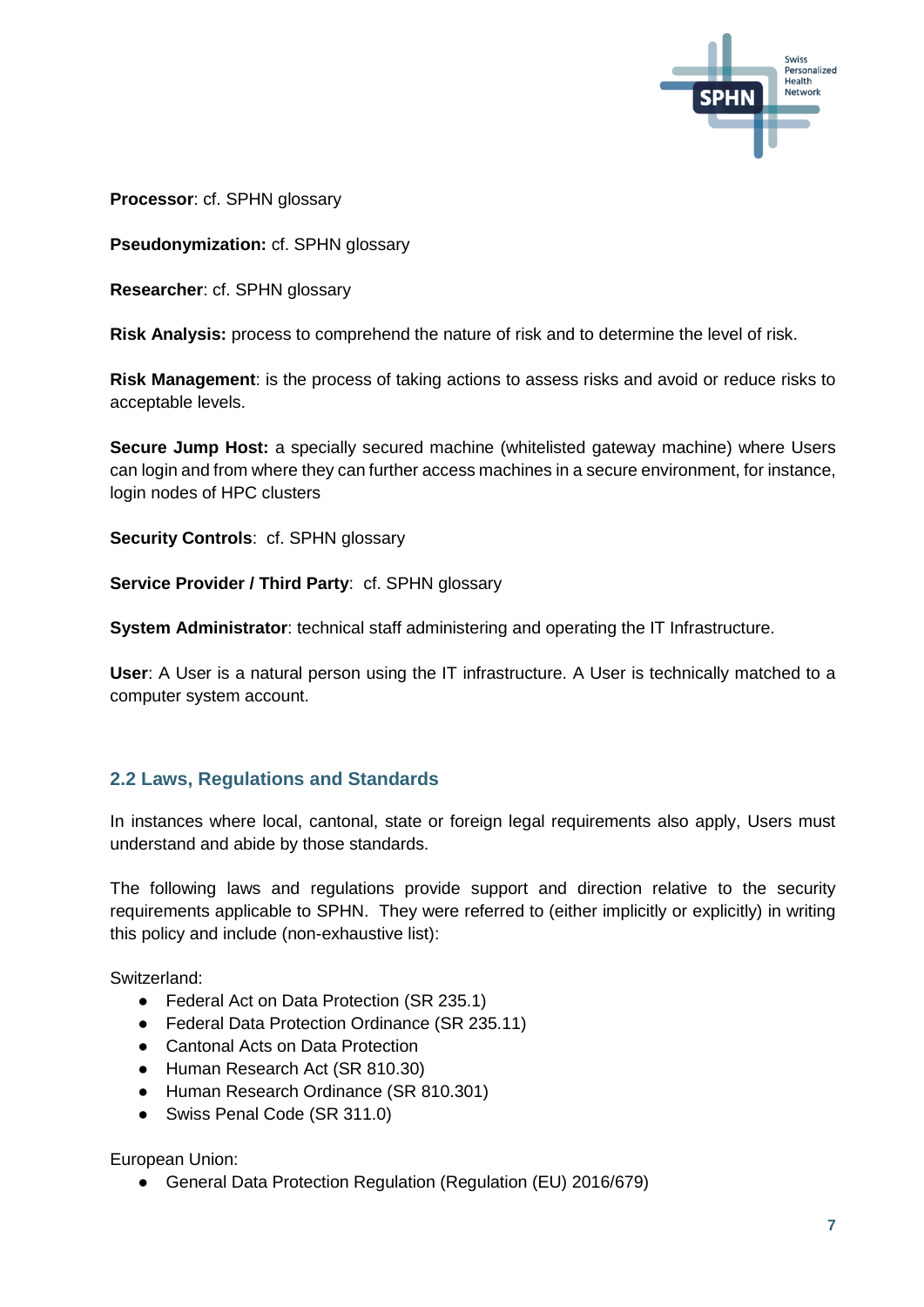

This Information Security program has been developed with the following standards in mind:

- ISO/IEC 27001:2013 Information Technology Security Techniques Information security – management systems – requirements
- ISO/IEC 27002:2013 Information technology Security techniques Code of practice for information security controls
- NIST Cybersecurity Framework

## <span id="page-7-0"></span>**3 IT Security Governance**

#### <span id="page-7-1"></span>**3.1 Objectives**

This Information Security Policy provides management direction and support for Information Security in accordance with SPHN requirements, relevant laws and regulations. It controls the way the Confidentiality, Integrity, and Availability of information is handled, preventing misuse and malicious damage that will affect SPHN.

SPHN is committed to safeguarding its human, intellectual, financial and physical assets. To do so, SPHN requires a robust security infrastructure that meets SPHN's legal, regulatory and ethical expectations with respect to protecting assets and preventing fraud, waste and abuse. This includes:

- A safe and secure Information Technology working environment.
- The support of SPHN and BioMedIT Nodes through strategic and tactical Information Security programs.
- Participation in the planning, evaluation and implementation of significant new initiatives to determine that appropriate Information Security requirements are met and that any Information Security risk to operations is properly identified and managed.

#### <span id="page-7-2"></span>**3.2 Organization of Information Security**

Any organization providing IT infrastructure for SPHN (e.g., BioMedIT Node) shall manage information to ensure that:

- compliance to this policy can be monitored through an internal audit inside SPHN;
- the types of information processed within the systems are identified, and any risks associated to the information are documented, actioned and monitored;
- all breaches of Information Security actual or suspected are reported promptly, investigated and lessons learned and the root cause recorded; and
- a review of security processes is carried out on a yearly basis this includes a yearly review of the Information Security Policy.

In addition, all persons interacting with the IT infrastructure for SPHN shall be made aware of the requirements of this policy and undertake training relevant to their job roles.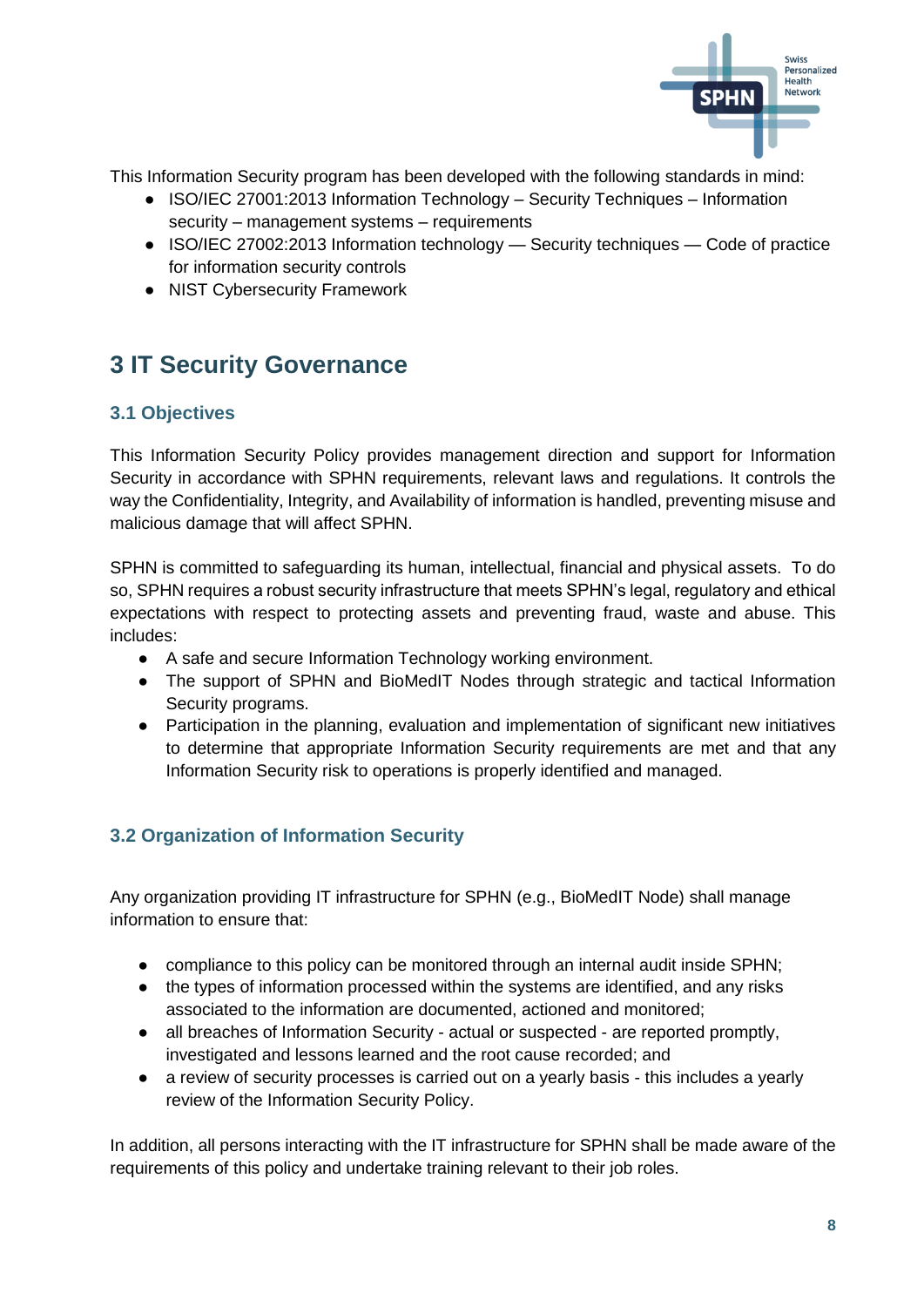

#### <span id="page-8-0"></span>**3.3Roles and Responsibilities**

| <b>Role</b>                                         | <b>Responsibility</b>                                                                                                                                                                                                                                                                                                                                                                                                                                                                                                                                    |
|-----------------------------------------------------|----------------------------------------------------------------------------------------------------------------------------------------------------------------------------------------------------------------------------------------------------------------------------------------------------------------------------------------------------------------------------------------------------------------------------------------------------------------------------------------------------------------------------------------------------------|
| <b>SPHN NSB</b>                                     | For overall commitment to information governance and Information Security<br>with delegated responsibilities to roles as detailed below.<br>(NSB: National Steering Board)                                                                                                                                                                                                                                                                                                                                                                               |
| <b>SPHN DCC Director</b>                            | Leads the coordination of the DCC (Data Coordination Centre) and related<br>activities with respect to interoperability, data privacy and security                                                                                                                                                                                                                                                                                                                                                                                                       |
| <b>BioMedIT Security</b><br><b>Working Group</b>    | Composed of the Security Officers of the BioMedIT Nodes:<br>Responsible for Information Security processes as defined in this<br><b>SPHN Information Security Policy</b><br>Handles policies and security incidents<br>Needs to notify authorities if security incidents need to be escalated<br>$\bullet$<br>Plans and performs audits<br>Defines necessary actions in case of violation of this policy<br>The BioMedIT Security WG reports to the SPHN DCC Director and fulfils the<br>role of a "CISO" (Chief Information Security Officer) for SPHN. |
| Security Officer of<br><b>BioMedIT Node</b>         | Is responsible for the security of IT systems including how policies and<br>procedures are developed, monitored and reviewed in accordance with the<br>relevant legislation and guidance. The Security Officer reports functionally to<br>the BioMedIT Security Working Group.                                                                                                                                                                                                                                                                           |
| Users, Project<br>Leaders, System<br>Administrators | To make informed decisions to protect the security of IT systems and the data<br>held on the systems.                                                                                                                                                                                                                                                                                                                                                                                                                                                    |
| <b>BioMedIT Node</b><br>Manager                     | Person who 1) has full responsibility for the operation of a BioMedIT Node and<br>2) is the supervisor of all personnel employed by the node (i.e., System<br>Administrators, Security Officer and related personnel).                                                                                                                                                                                                                                                                                                                                   |

#### <span id="page-8-1"></span>**3.4 Information Security Risk Management**

A risk assessment is to be carried out at regular intervals and whenever significant changes in workflows occur. Such assessment shall address administrative, technical and physical safeguards as appropriate and examine the potential risks and vulnerabilities to the confidentiality, availability and integrity of all sensitive data and related processes.

A formal risk management process is to be established and describes how risks are:

- identified
- assessed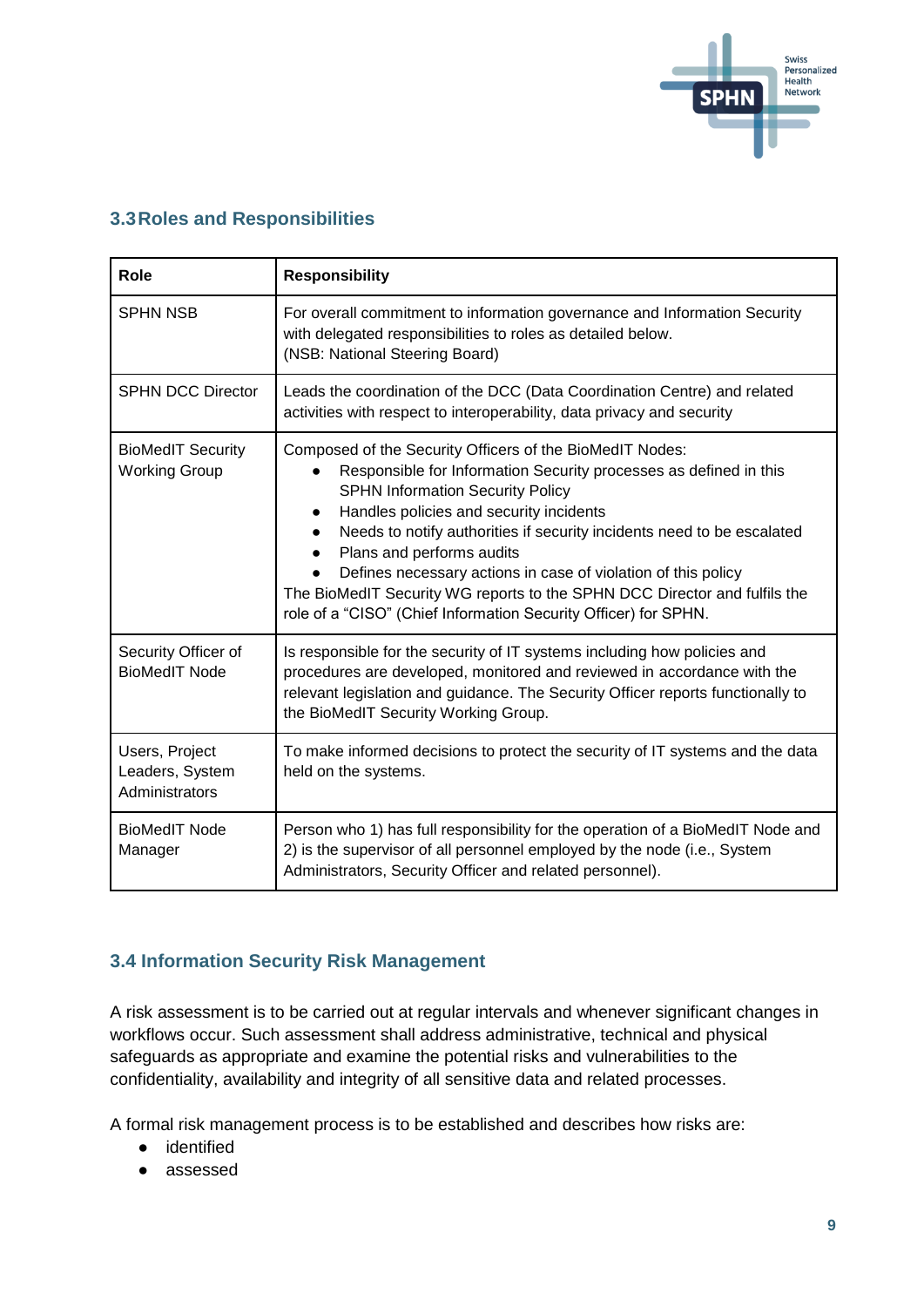

● reduced, eliminated or accepted.

## <span id="page-9-0"></span>**4 Asset Management**

Proper management of SPHN's information assets (i.e., data processed within SPHN as well as other documentation, files etc. as defined in Chapter 2) helps ensure the asset is protected according to its value and confidentiality. Where appropriate, all assets must have an owner or a responsible person. In case of data, it is typically the Controller (Data Recipient using the data on a BioMedIT Node) who has responsibility. The Controllers may delegate some administrative responsibilities; however, they retain accountability for the security and appropriate use of information.

Both, **Project Leaders** and **BioMedIT Nodes,** need to collaborate to make sure data is protected with respect to its classification (cf. Section 4.2), risk and confidentiality. This section outlines the main principles and obligations for Project Leaders, Users and BioMedIT Nodes. In summary, the responsibilities are assigned as follows:

- **Project Leaders need to classify data or use the existing classification** (according to classification in Section 4.2) that should be used on BioMedIT and inform the BioMedIT Node about the confidentiality of data, so the necessary technical and organizational measures can be taken to physically protect that data. Other responsibilities:
	- Maintain inventory of confidential data used under any active or past Data Transfer and Use Agreement of the Project Leader.
	- Responsibility for **data life cycle** including archiving. When data is no longer needed, responsible for the deletion or return of data, in accordance with the Data Provider's directions.
	- Ensure that data is backed up either within a BioMedIT Node or external to SPHN's infrastructure following this Information Security Policy.
- **BioMedIT Nodes** have responsibility for operating physical hardware and software systems (incl. inventory of equipment) and to provide technical means to protect data hosted on the nodes' infrastructures.

#### <span id="page-9-1"></span>**4.1 Inventory and Responsibility of Assets**

Organizational assets must be identified, and appropriate protection responsibilities must be defined.

#### **Inventory and Ownership**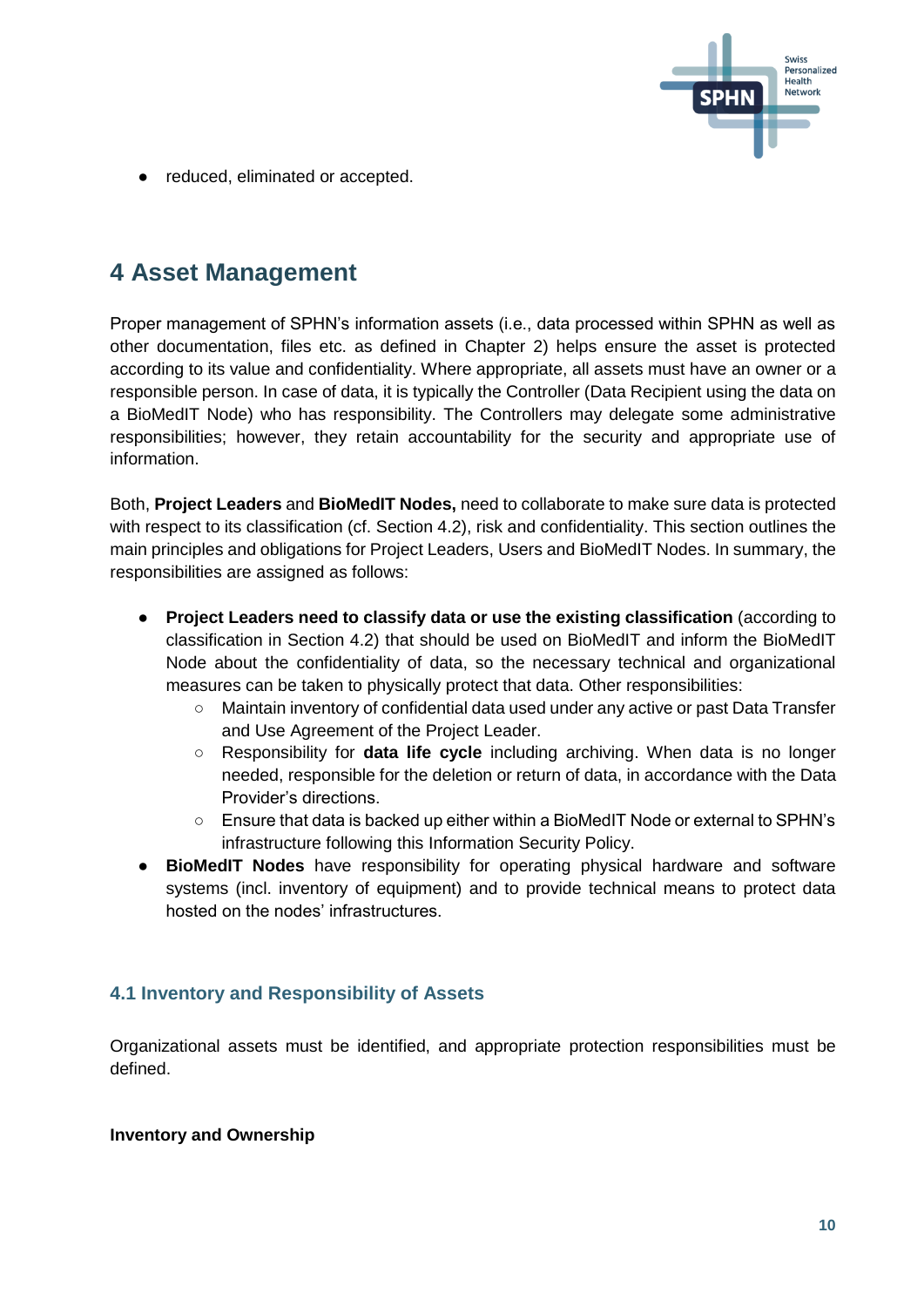

Assets associated with information and information processing facilities shall be identified, and an inventory of these assets established and maintained. This applies to material assets (equipment, infrastructure) as well as immaterial (confidential information).

All SPHN material assets involved in confidential data processing must have an owner. Ownership is defined when the asset is created or put in production (i.e., fully functional and accessible by Users).

#### **Return of Assets**

Data deletion or return is the responsibility of the User (in particular, the Project Leader of the respective project).

#### <span id="page-10-0"></span>**4.2 Classification of Information Assets**

A security classification system and accompanying controls help ensure that appropriate levels of security are applied to confidential and high-value information assets and provide guidance to management on where to focus security controls. SPHN must use security classifications to indicate the need and priorities for protection of confidential or high-value information assets and communicate the need for special handling measures. SPHN must ensure that all confidential personal information is protected and used in a manner consistent with applicable law and acceptable use.

#### **Classification of Information**

All information assets will be classified based on their risks of loss or compromise, importance to research activities, and the definitions provided in this document:

- **Public**: information that is or can be shared and made available outside of SPHN. This includes properly anonymized research findings and/or aggregated data.
- **Internal**: information that may be shared within SPHN. This information is not intended to be shared outside SPHN and respective projects/initiatives. The impact of the information leaking outside of SPHN would be minor.
- **Confidential**: the access to this information must be restricted only to those parties within SPHN that have a legitimate need to have access to it. All personal data (either identifying data or pseudonymized) are confidential unless explicitly classified differently. The impact of leaking this information without valid justification to parties within SPHN or to the public may cause major harm to the person from whom the data originate, to the original Data Provider (Controller), to the research organization, or to SPHN.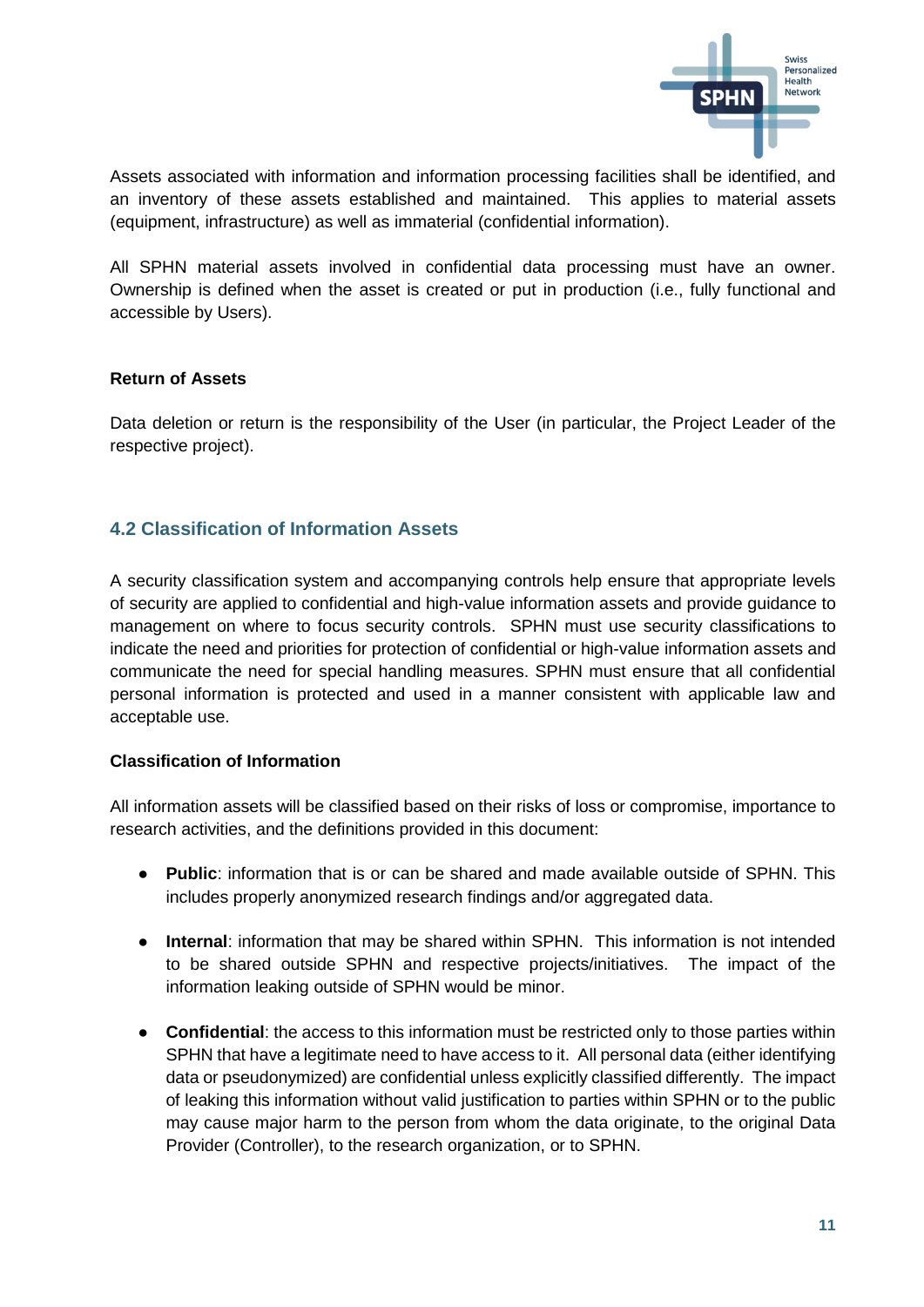

A detailed document and respective training will be available to help correctly classifying data.

#### **Labelling & Treating of Information**

All information systems processing confidential personal information should inform Users of the confidentiality of personal data accessible from the system (e.g., at start-up or log-in), i.e., privacy and security awareness shall be raised explicitly.

#### **Handling of Information Assets**

BioMedIT Nodes maintain records of assets (data sets) and their authorized Users limited to the projects, including information about the Users, the data space, and the project documentation (as specified in Data Transfer and Use Agreements or related documents).

Temporary as well as permanent copies of information assets must be handled according to the classification of the original information.

#### <span id="page-11-0"></span>**4.3 Media handling**

SPHN strives to protect information stored on media to prevent unauthorized disclosure, modification, removal or destruction of the information.

#### **Management of removable media**

Removable media is considered to be a potential security risk and therefore may not be connected to or disconnected from the IT infrastructure of the BioMedIT Nodes without previous approval of respective System Administrators, IT security personnel or BioMedIT Node Manager. The BioMed IT Node maintains records of such removals to maintain an audit trail. Confidential data on removable media must be encrypted.

SPHN has no control over end-points (workstations, laptops, smartphones), including any removable media connected to them. SPHN relies on the User's compliance with the respective policy of the User's institution.

#### **Disposal of media**

Media containing confidential personal data should be stored and disposed of securely, e.g., by shredding, or securely erasing data before reuse inside or outside SPHN. Disposal of sensitive media should be logged in order to maintain an audit trail.

#### **Physical media transfer**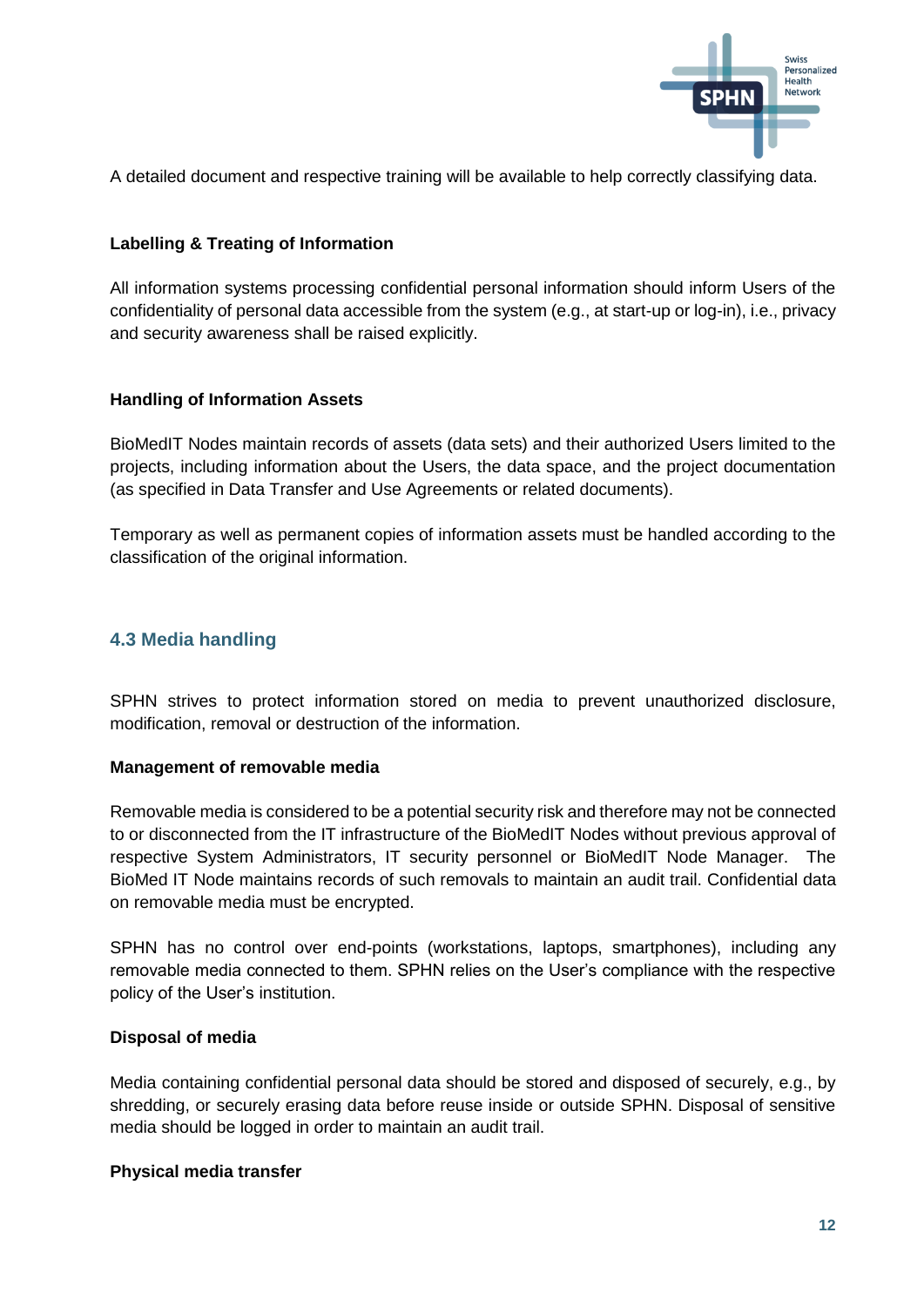

Media containing information must be protected against unauthorized access, misuse or corruption during transportation.

## <span id="page-12-0"></span>**5 Access Control**

#### <span id="page-12-1"></span>**5.1 IT Infrastructure Provider (BioMedIT Node)**

#### **Secure design and architecture**

A BioMedIT Node needs to implement a secure architecture as defined in BioMedIT Infrastructure Security Design [R5].

#### **Need to know and need to do**

Access to data, systems and networks will be granted only when there is a reason to do so. Without sufficient justification, access will not be granted. Users who have a scientific need (i.e., an approved SPHN project) will be granted access to such data and systems commensurate with their roles and the sensitivity (classification) of the data in question.

Access to data, systems and networks shall be granted only to persons who have **formally agreed to comply with the SPHN Information Security Policy** by agreeing to a node-specific *Acceptable Use Policy* and who have passed the BioMedIT Information security awareness exam.

#### **Least privilege**

Access to data, systems and networks must follow the least privilege principle.

#### **Authentication**

Access to all operating systems, software applications and information resources shall, at a minimum, be controlled by using unique User IDs and strong passwords.

Access to systems holding confidential data must be protected by two factors of authentication, for instance, additional one-time passwords, certificates, etc.

Users are provided with a temporary password which must be changed to one of their choice when they first log on.

As a minimum, the identification and authentication mechanisms must guarantee that only a limited number of failed login attempts are possible: the time span allowed for login attempts must be restricted.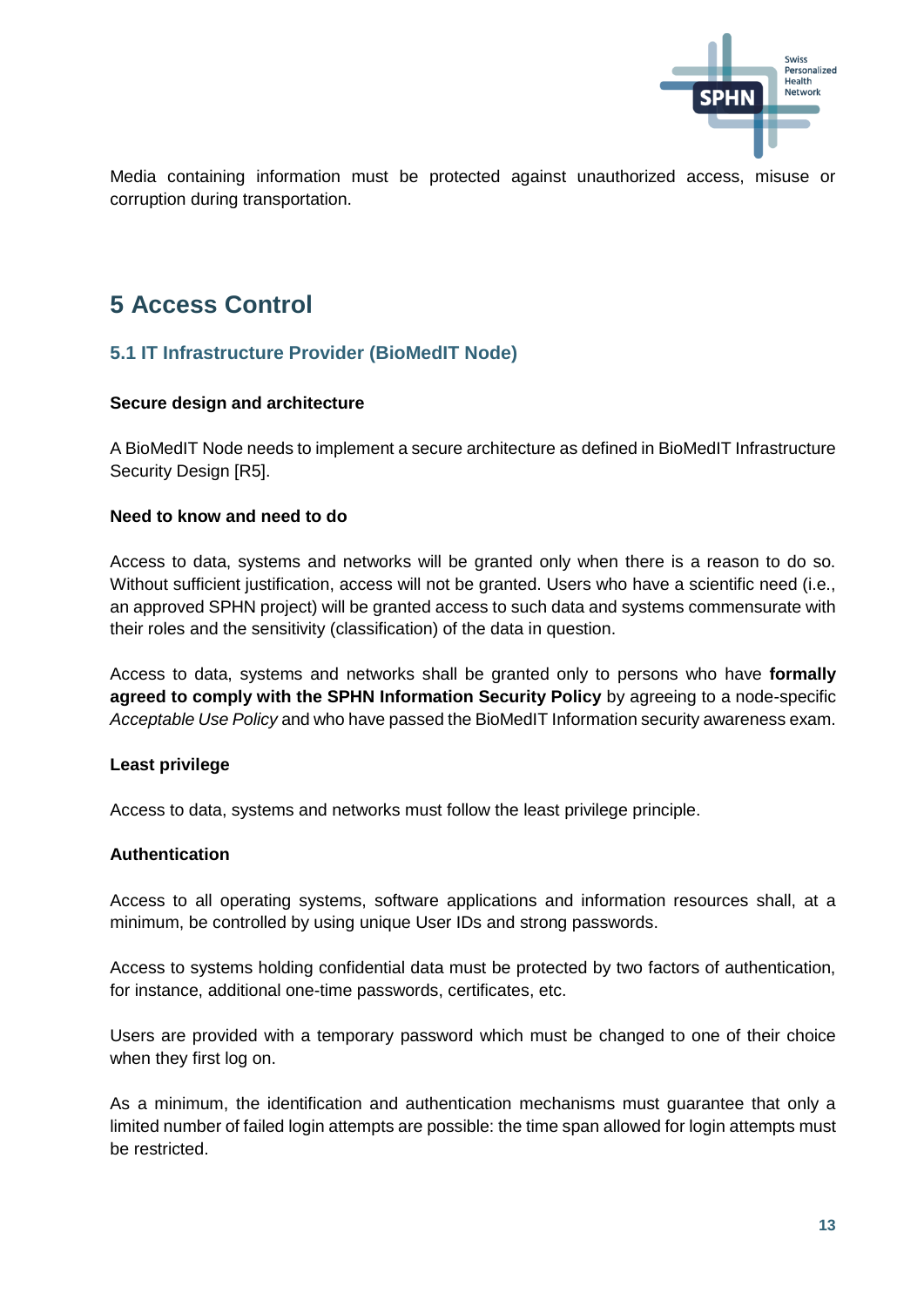

Passwords must not be stored in clear text in password directories.

User access to BioMed IT systems should only be possible via Secure Jump Hosts or similar security measures (e.g., reverse proxy).

#### **Segregation of duties**

Segregation of duties is a method for reducing the risk of accidental or deliberate system misuse. Within BioMedIT it must be examined to what extent the management or execution of certain duties or areas of responsibilities can be separated in order to reduce opportunities for unauthorized modification or misuse of information or services.

#### **User- and access rights management**

Logical access rights (e.g., Users, rights / privileges, types of access paths) to confidential data, applications and systems must be allocated and administered (application, approval, installation / change / deletion) via an appropriate process which is determined, documented and in place before the assets are put into operation.

Every User account established for a User must have a specified expiration date.

All User IDs must automatically have the associated rights revoked or locked after a 6-months period of inactivity (i.e., no login to BioMedIT Node). Access rights should be administered in a mandatory centralized Identity and Access Management infrastructure (IAM). Any exception must be justified, documented and is subject to validation by the Security Officer of the BioMedIT Node.

A BioMedIT Node provisions the access to systems and data according to the Project Leader's requests.

When a User changes function, access rights must immediately be modified accordingly. When a User leaves her institution, her access rights must be revoked immediately (cf. responsibilities of Project Leader in Section 5.2).

#### **Review of access rights**

According to the principles of least privileges and the segregation of duties, accounts and access rights must be reviewed on a regular basis (at least twice a year) by BioMedIT Node System Administrators.

#### **Privileged access**

Administrative access to BioMed IT systems shall only be possible via Secure Jump Hosts or similar security measures (e.g., reverse proxy).

Access to data and system utilities shall be controlled and restricted to those authorized personnel who have a legitimate need, such as system or database administrators.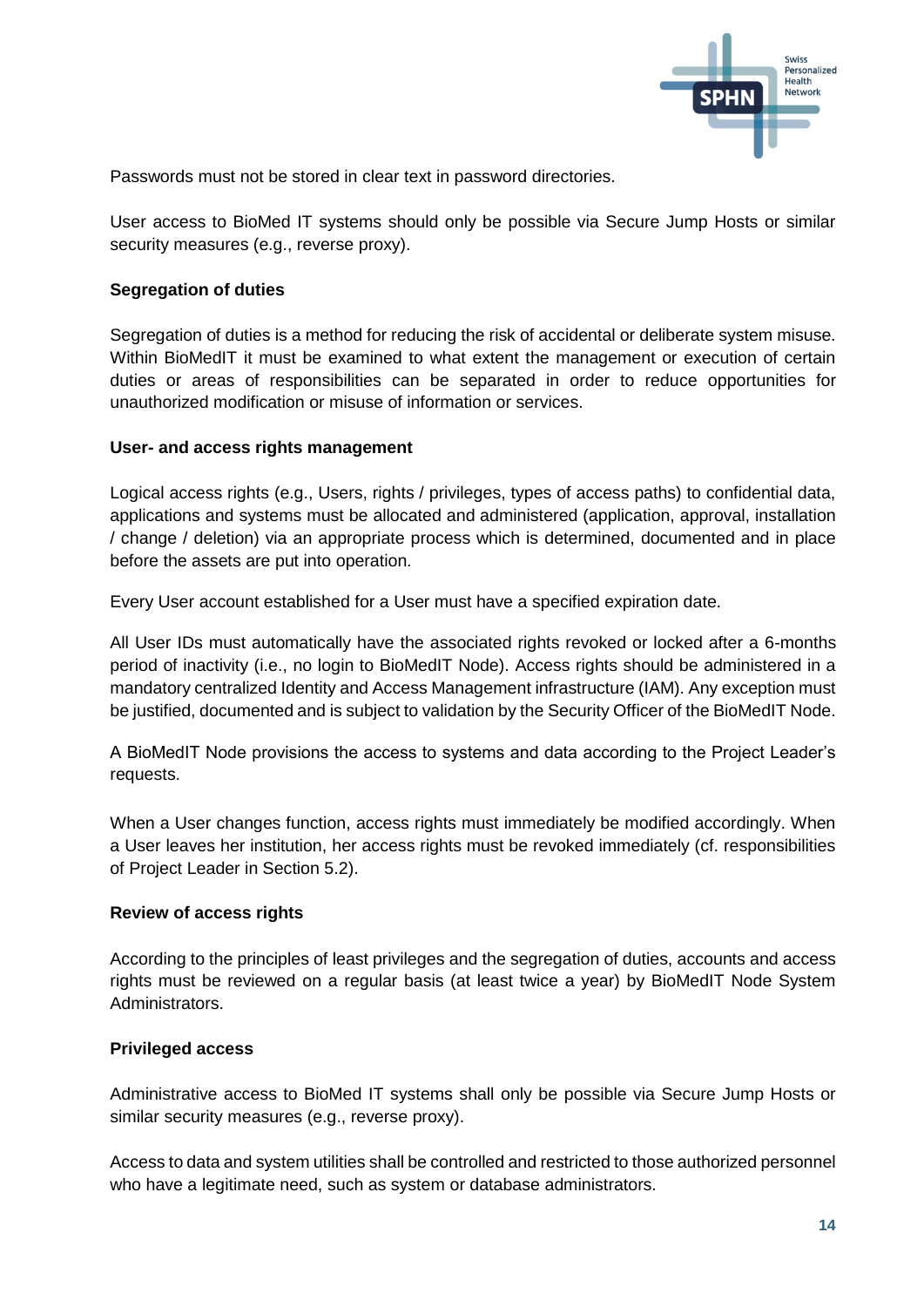

Creation and changes to privileged accounts are managed under a formal change control process.

Access with privileged accounts should be controlled and audited internally. Audit logs need to be protected.

Physical and logical access to diagnostic and configuration ports must be controlled.

Delegated processes, sessions, transactions and technical Users are managed in a way that their activities and permissions may be retraced.

#### **Transport of credentials**

The transport of credentials in a network is only allowed over encrypted connections.

#### <span id="page-14-0"></span>**5.2 Project Leaders, Users and Responsibilities**

#### **User Registration and De-Registration**

Access requests to data and systems managed by SPHN are submitted by the responsible Investigator (Project Leader) via a Data Transfer and Use Agreement and/or additional information where appropriate (e.g., the BioMedIT portal). The requesting Project Leader is responsible for

- justifying that there is an agreed reason to provide access (stated in a Data Transfer and Use Agreement);
- notifying BioMedIT if a User in the project team does no longer need access to data or systems;
- ensuring that access rights are removed when the project purpose ends or ceases to be valid.

Access to SPHN services will be granted by a BioMedIT Node upon the Project Leader's request. The Project Leader can delegate this task to a Permissions Manager as stated in BioMedIT's Standard Operating Procedure (SOP) for User Management [R2].

Every User account has a specified expiration date and will be renewed on the User's request and in accordance with the Project Leader.

The access rights of all Users to data and systems must be removed upon termination of their association with the Project Leader (e.g., no more work contract with the Project Leader's institution) or adjusted upon change of role.

Access to confidential data will be reviewed and validated twice a year by the BioMedIT Node (i.e., Security Officer or responsible System Administrator). It is the responsibility of the Project Leader to provide information when requested.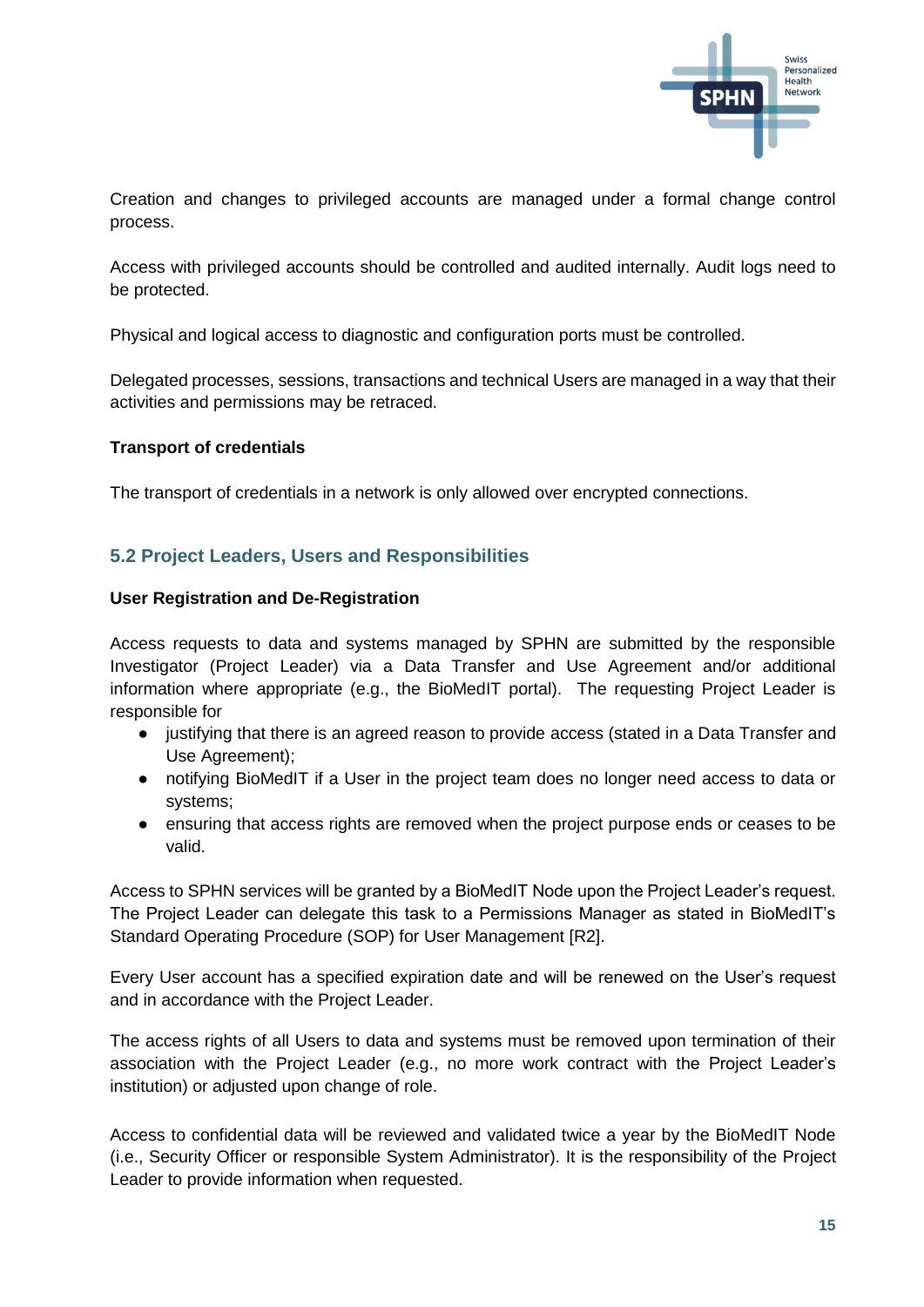

#### **Service Provider Access**

A written agreement which includes a binding commitment to abide by SPHN's security policies and procedures must be received by SPHN staff prior to the establishment of a User ID for any third party (e.g., vendor or external technical support). If the third party is another organization, then the agreement must be signed by an authorized officer.

Access for vendor or external technical support must only be activated for the specific support task with limited time.

When third party access to BioMedIT Node infrastructure is no longer needed, the involved BioMedIT Node Manager within SPHN must immediately notify the relevant System Administrators.

#### **Personal User IDs and Credentials**

Users are responsible for all activities they perform with their personal User IDs. They must not permit others to perform any activity with their User IDs, and they must not perform any activity with IDs belonging to other Users.

User IDs must be protected via strong passwords and two factor authentication (e.g., via eduid.ch).

Users must not provide their credentials (e.g., passwords, private keys, etc.) to any other person (including project collaborators) or third parties. Such disclosures not only cause the involved Users to be responsible for all damage that another person may cause, but this behavior is also a justifiable cause for a BioMedIT Node to terminate a User's account and access rights on its systems.

#### **Use of personal computers (end-points)**

Users must not share their personal computers, if used for SPHN projects, with any other person unless a multi-user environment is correctly configured. The respective security personnel (e.g., a local System Administrator) must ensure that personal computers have been configured so that separate User IDs and privilege profiles are supported for each individual User. Any exception must be specifically approved.

End-points that are used to connect to the BioMedIT Node (i.e., via jump host or reverse proxy) must always be locked and protected via password (or equivalent) when unattended.

End-points must have an up to date operating system and additional security measures implemented (e.g., anti-malware protection, firewall, disk encryption).

A User must be vigilant and careful with respect to security in order to avoid that a BioMedIT Node is in danger (negligent behaviour with respect to security is not acceptable).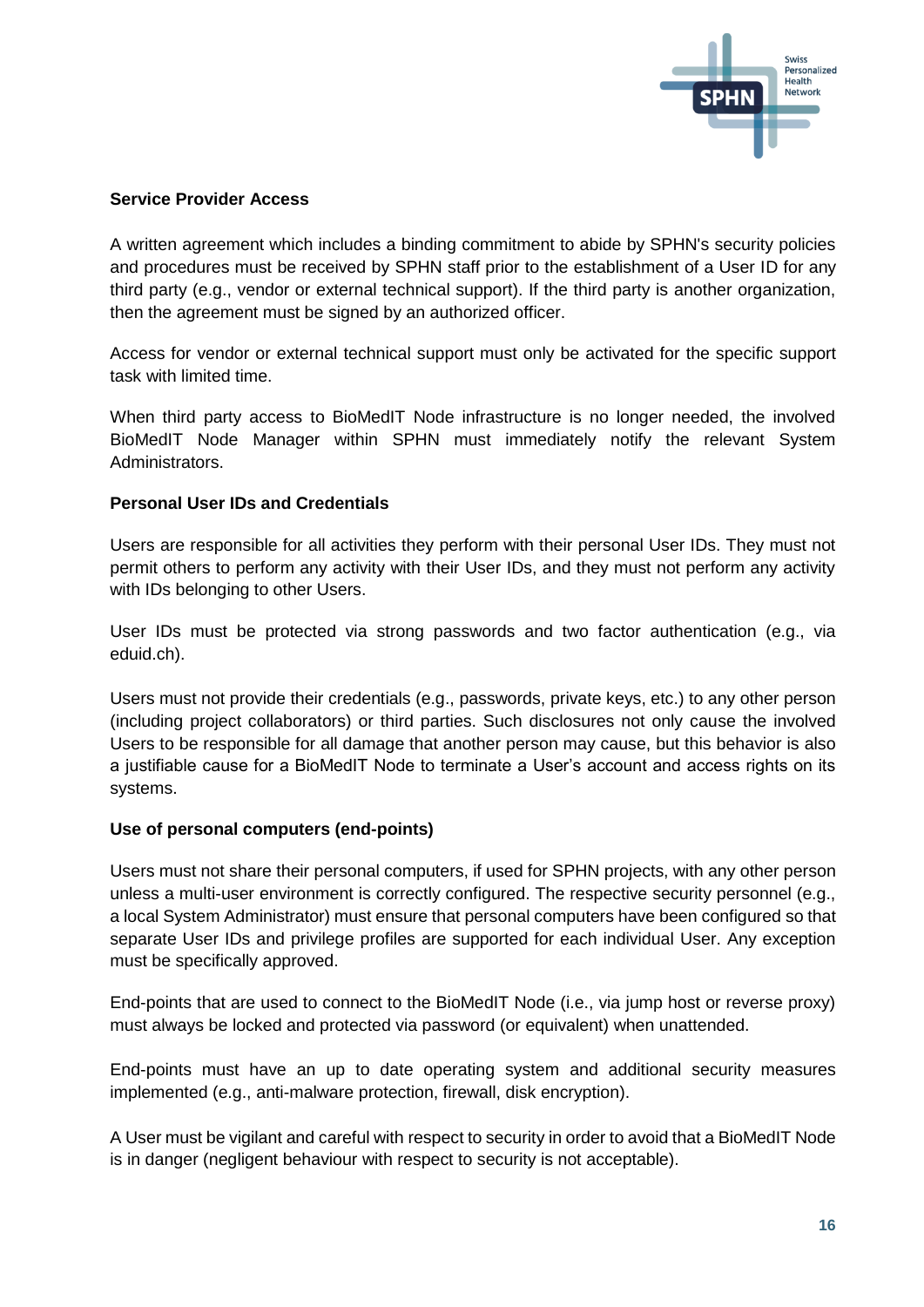

#### <span id="page-16-0"></span>**5.3 Data Providers**

#### **Secure connection to a dedicated BioMedIT Node**

BioMedIT implements a data-transfer architecture where each individual Data Provider is connected to a specific BioMedIT Node ("snowflake" architecture). A secure, dedicated network connection must be established between a Data Provider and a BioMedIT Node (i.e., a Landing Zone).

#### **Single Point of Exit**

A Data Provider such as a Swiss University Hospital, should have a single point of exit for data transfer. In this context a 'single point of exit' could be a Clinical Data Warehouse or other nominated data transmission facility.

#### **Usage of dedicated transfer tool**

<span id="page-16-1"></span>It is highly recommended that BioMedIT's dedicated transfer tool **sett** [R4] and the defined operating procedures are applied [R1], [R3].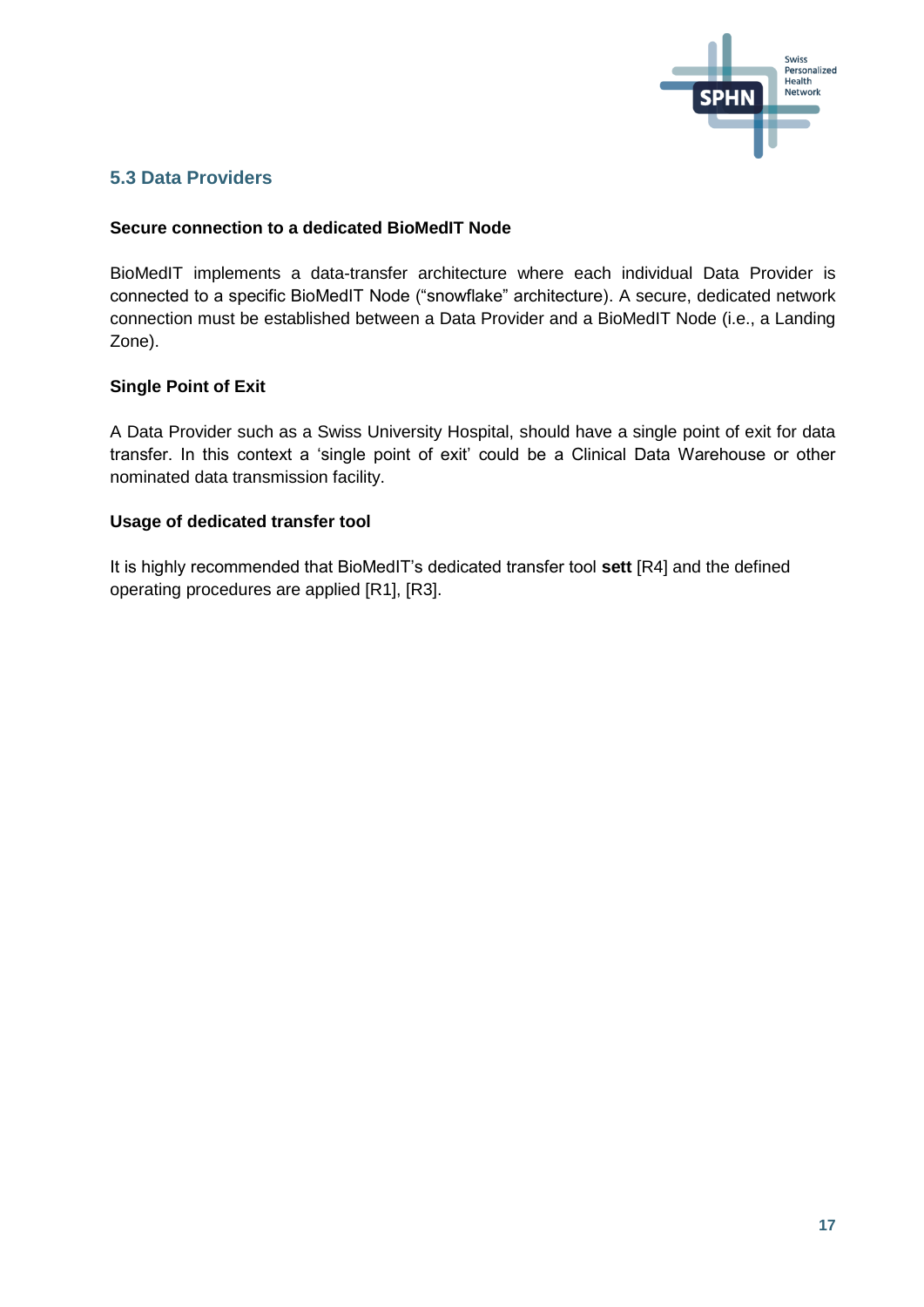

## **6 Operations Management**

#### <span id="page-17-0"></span>**6.1 Operational Procedures and Responsibilities**

#### **Documented Operating Procedures**

Responsibilities and procedures for the management of all information processing facilities must be documented to ensure the correct and secure operation of information processing facilities.

#### **Change Management**

Changes to the BioMed IT Node organization, processes, information processing facilities and systems that affect information security shall be controlled and follow a formal change management process.

All system changes must be subject to appropriate review before implementation to verify that changes do not compromise the confidentiality, integrity and availability of information and systems.

#### **Capacity Management**

The use of resources should be monitored, tuned and projections made of future capacity requirements to ensure the required system performance.

#### <span id="page-17-1"></span>**6.2 Protection from Malware**

Detection, prevention and recovery controls to protect against malware should be implemented, combined with appropriate User awareness.

Systems and networks should be isolated where feasible to reduce the impact or spreading of malware.

Systems processing confidential data should not have direct internet access.

#### <span id="page-17-2"></span>**6.3 Backup**

Backup procedures and controls must maintain the integrity and availability of IT services. They must protect the confidentiality of data on backup media such as employing encryption for media holding confidential data (outside of the control of BioMed IT Node service providers).

Backups must be protected adequately against physical and environmental threats as well as against unauthorized access.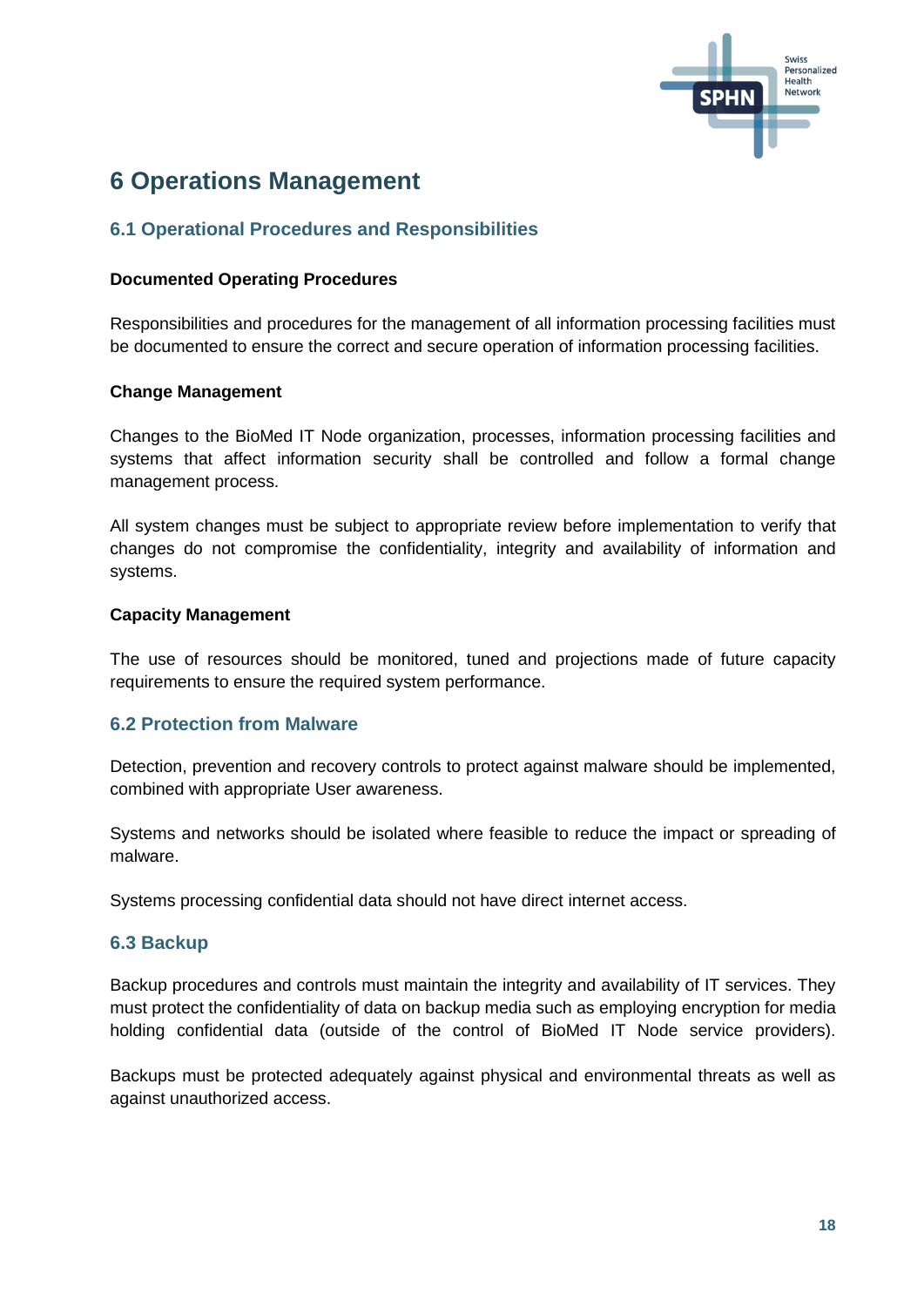

Backup copies of information, software and system images should be taken and tested regularly in accordance with an agreed backup policy. This needs to be combined with a test of the restoration procedures and checked against the restoration time required.

A BioMedIT Node can offer different systems with different backups, for instance, 1) /scratch not backed-up; 2) /home small storage, backed-up by default, 3) long-term archive with backup. The User is responsible to put the data into the right systems or do encrypted backups herself outside of SPHN.

<span id="page-18-0"></span>All data stored on external/removable media must be encrypted.

#### **6.4 Logging and Monitoring**

#### **Event logging**

Event logs recording User activities, exceptions, faults and information security events should be produced, kept and regularly reviewed.

#### **Protection of log information**

Logging facilities and log information must be protected against tampering and unauthorized access.

#### **Administrator and operator logs**

System Administrator and system operator activities should be logged. These logs should be protected and regularly reviewed.

#### **Audit logs**

Audit logs for applications, operating systems, security devices, and network devices like firewalls, routers, switches shall be in place covering at least the following events:

- login / logoff
- failed login
- create, disable, enable User account activity
- administrator actions
- configuration changes
- system start-up / shutdown
- access to protected information
- changes to logs

Logs shall be collected, stored and protected in a way that it can be used as evidence to support legal actions. For that such logs shall be kept for a period of 6 months (or for a longer time period if there is a specific, explicitly documented request/need).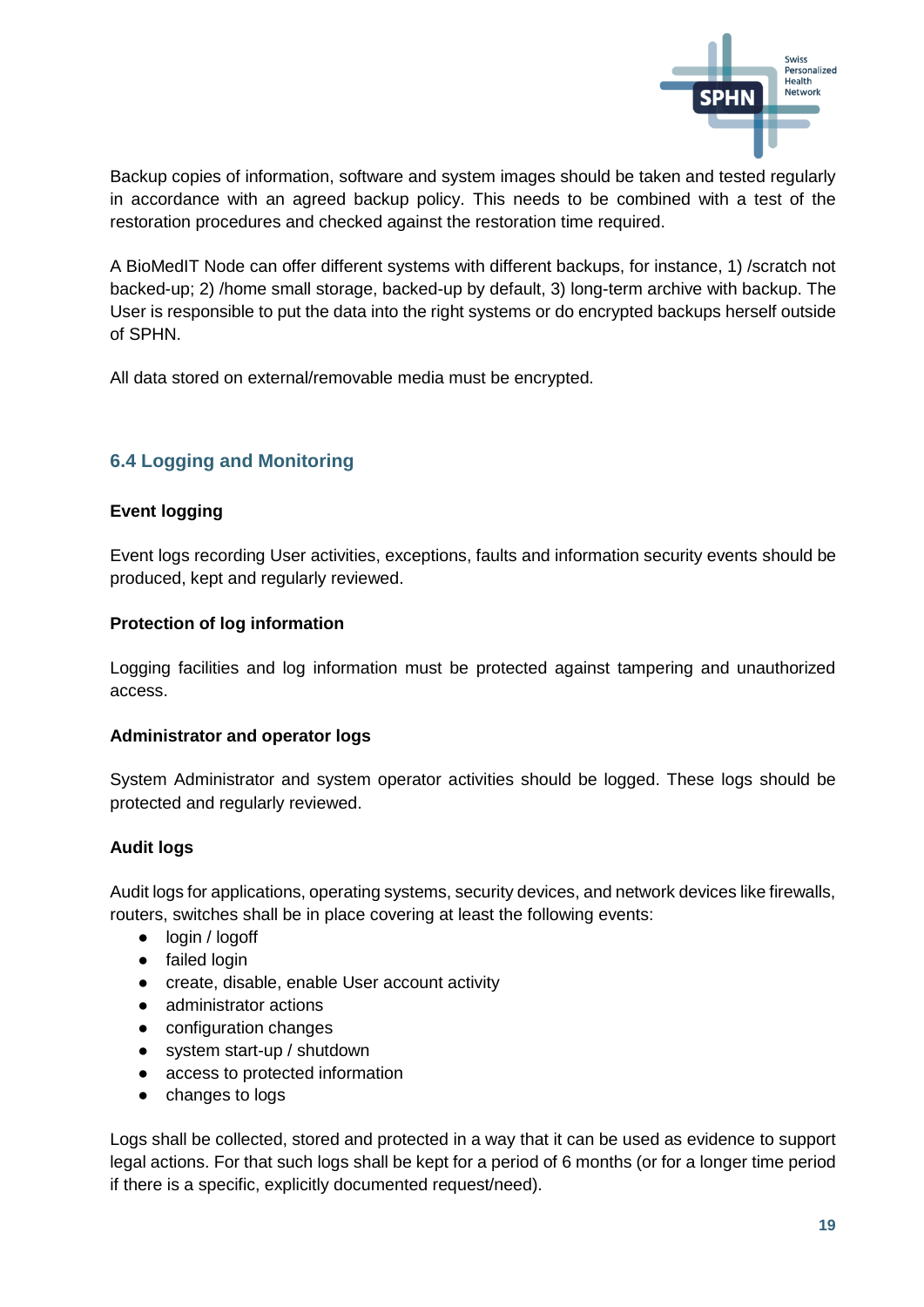

#### **Timestamps**

The timestamps of all relevant information processing systems within an organization or security domain shall be synchronized.

#### <span id="page-19-0"></span>**6.5 Control of Operational Software**

Procedures should be implemented to control the installation of software on operational systems.

#### <span id="page-19-1"></span>**6.6 Technical Vulnerability Management**

#### **Management of technical vulnerabilities**

Information about technical vulnerabilities of information systems being used should be obtained in a timely fashion, the organization's exposure to such vulnerabilities evaluated and appropriate measures taken to address the associated risk.

Information resources shall be identified and used to gather information about technical vulnerabilities of all systems and technologies in use.

Once a potential technical vulnerability has been identified, the associated risks and the necessary actions to be taken must be identified. Such actions could involve patching of vulnerable systems or applying other controls.

Patches shall be tested and evaluated before they are installed to ensure they are effective and do not result in side effects that cannot be tolerated; if no patch is available, other controls need to be considered, such as:

- turning off services or capabilities related to the vulnerability;
- adapting or adding access and security controls, e.g., firewall rules;
- increased monitoring to detect actual attacks;
- raising awareness of the vulnerability.

An audit log shall be kept for all procedures undertaken.

Systems at high risk need to be addressed first.

An effective technical vulnerability management process should be aligned with incident management activities, to communicate data on vulnerabilities to the incident response function and provide technical procedures to be carried out should an incident occur.

Specialized procedural and technical controls and assurance activities, such as independent penetration and vulnerability assessments should be applied.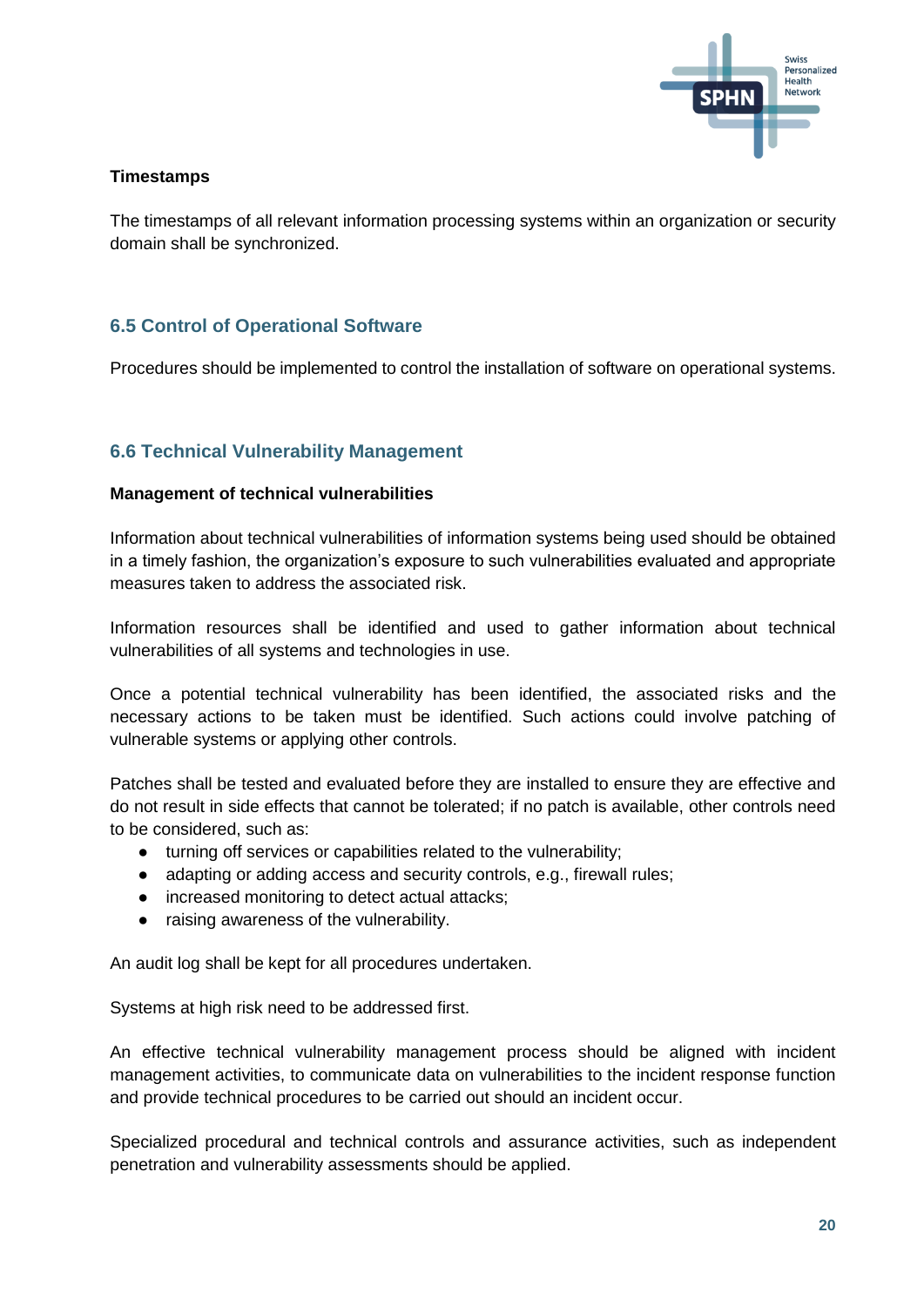

#### **Restrictions on software installation**

Rules governing the installation of software by Users should be established and implemented.

Users must not install/use any software that harms others or the stability of the overall infrastructure.

## <span id="page-20-0"></span>**7 Physical and Environmental Security**

#### **Physical protection**

BioMedIT Node equipment must be physically protected from security threats and environmental hazards to prevent loss, damage or compromise of information assets and interruption to business activities.

Access to facilities that are dedicated to computer processing (i.e., data centers, computer rooms) should be protected by a range of physical controls.

#### **Strict access control**

Areas and offices hosting BioMedIT Node infrastructure that handle, process or store confidential information must be deemed restricted areas and access restricted to authorized Users only. Keys, entry codes and swipe cards must have a security management process to ensure prompt detection of loss or theft and to reduce the likelihood of inappropriate activity.

<span id="page-20-1"></span>Server rooms are classified as highly restricted and must be protected from unauthorized access at all times.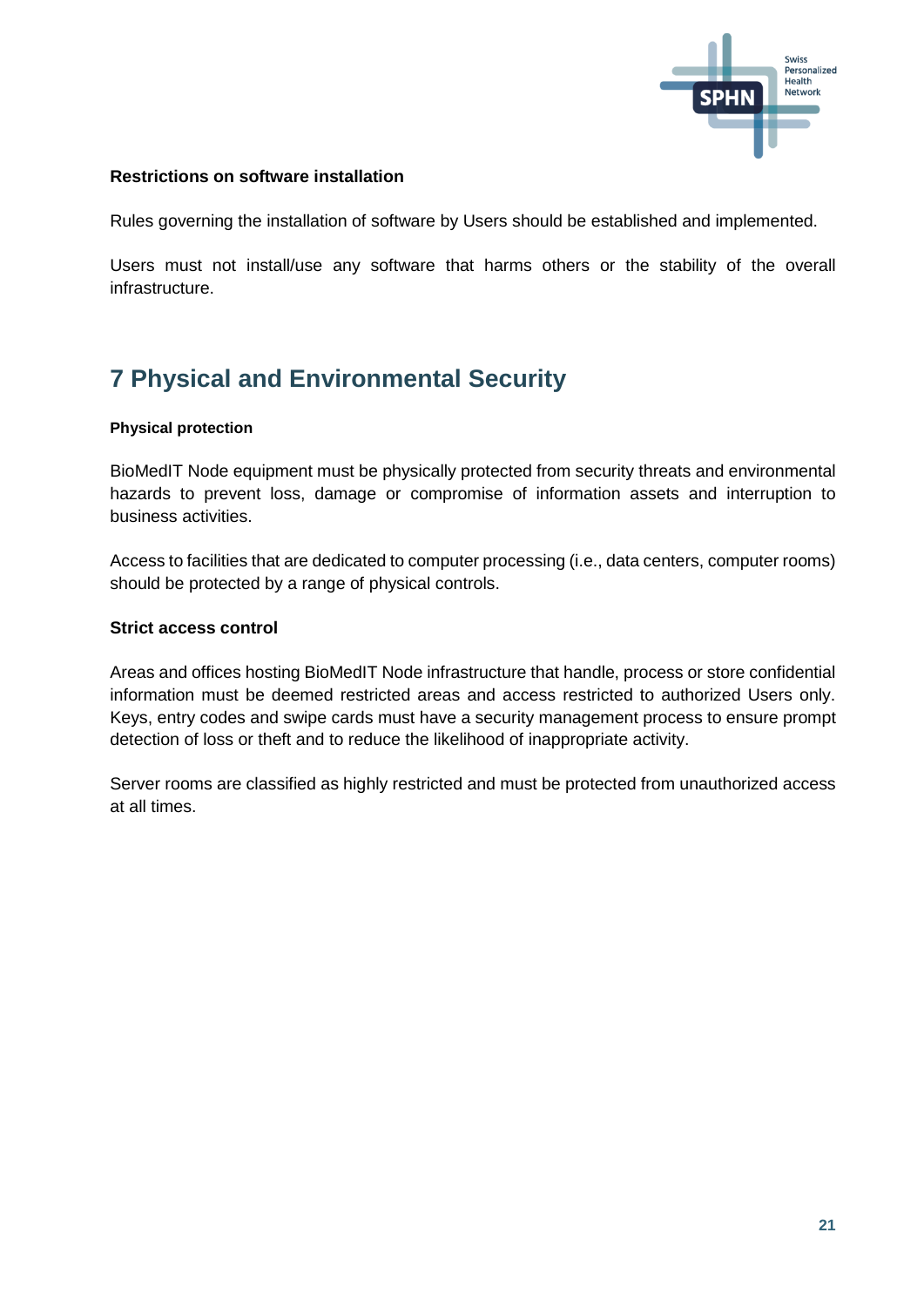

## **8 Cryptography**

#### **General**

Encryption shall be used to protect confidential data during transport to/from and at rest outside the SPHN environment.

Full disk encryption shall be implemented on desktops and laptops processing confidential data.

Portable external storage devices used to store or transfer confidential data shall be encrypted either in hardware or using volume or file/folder encryption. All backups of confidential data must be encrypted.

All cryptographic keys must be protected against modification and loss. Secret and private keys shall be protected against unauthorized use as well as disclosure. Equipment used to generate, store and archive keys shall be physically protected.

#### **Encryption Algorithms and Protocols**

Cryptographic algorithms and protocols for symmetric/asymmetric key encryption, hashes, key lengths and usage practices shall be selected according to best practice and shall be limited to those which have received substantial public review and acceptance and which have been proven to work effectively.

#### **Key Management**

Secure processes for key management must be in place. These include generating, storing, changing or updating, archiving, retrieving, distributing, recovering, revoking and destroying cryptographic keys.

### <span id="page-21-0"></span>**9 Communications Security**

Networks shall be managed and controlled to protect information from risks concerning confidentiality, integrity and availability. Access to the networks shall be restricted. Security mechanisms, service levels and management requirements of all network services shall be identified and included in network service agreements.

The internal network within a BioMedIT Node shall be segregated (physically or logically), and access to these segments restricted [R5].

Measures shall be put in place in each BioMedIT Node to protect the transfer of information.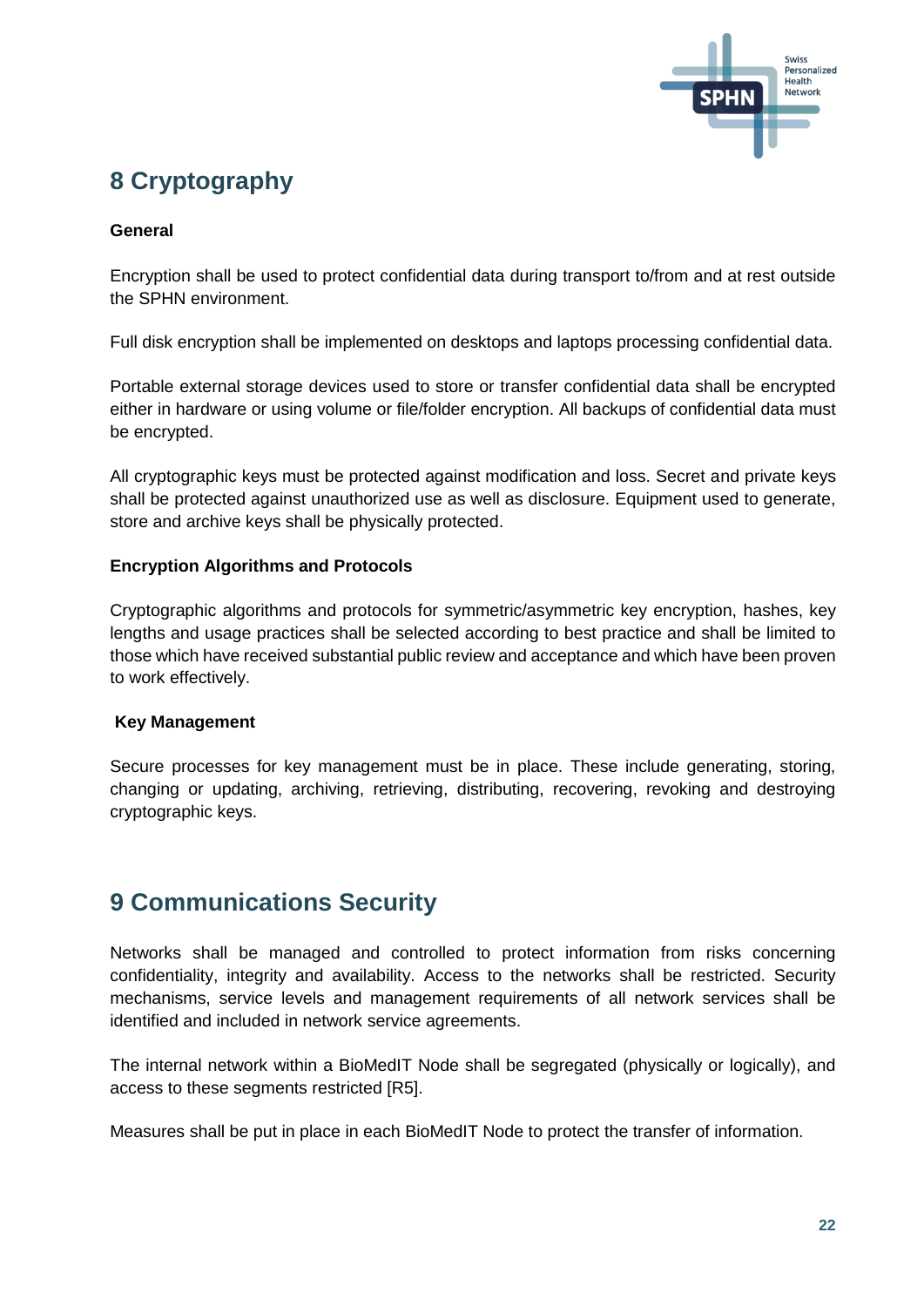

Agreements made in relation to the use of the BioMedIT network shall address the secure transfer of information.

Information involved in electronic messaging shall be appropriately protected.

## <span id="page-22-0"></span>**10 Information Security Incident Management**

The objective of Information Security Incident management is to ensure that Information Security events and incidents as well as weaknesses associated with information systems are communicated in a manner, allowing timely corrective action to be taken.

Security events, incidents or weaknesses must be reported promptly through the correct management channels and resolved by suitable professionals. Details are specified in a separate "Incident Response Plan" document.

Information Security events, incidents and weaknesses should be identified, responded to, recovered from, and followed up using an Information Security Incident management process to continuously identify and resolve Information Security incidents quickly and effectively minimize their impact and reduce the risk of similar incidents occurring.

The BioMedIT Security Working Group handles incidents in close coordination with the BioMedIT Nodes (System Administrators and BioMedIT Node Managers if appropriate).

### <span id="page-22-1"></span>**11 Business Continuity and Disaster Recovery**

It is the responsibility of the management of each BioMedIT Node to ensure that impact assessment (i.e., impact of security incidents), business continuity and disaster recovery plans are produced for the critical information systems used within the BioMedIT network.

## <span id="page-22-2"></span>**12 Information Security Awareness Training**

Users, Project Leaders and System Administrators must be made aware of and motivated to comply with their obligations under this Information Security Policy, associated standards, procedures, guidelines, laws and regulations.

Training activities shall be undertaken by Users, Project Leaders and System Administrators. This will take the form of a security awareness program designed to promote security awareness to all individuals who access the information and information systems of SPHN and BioMedIT Nodes.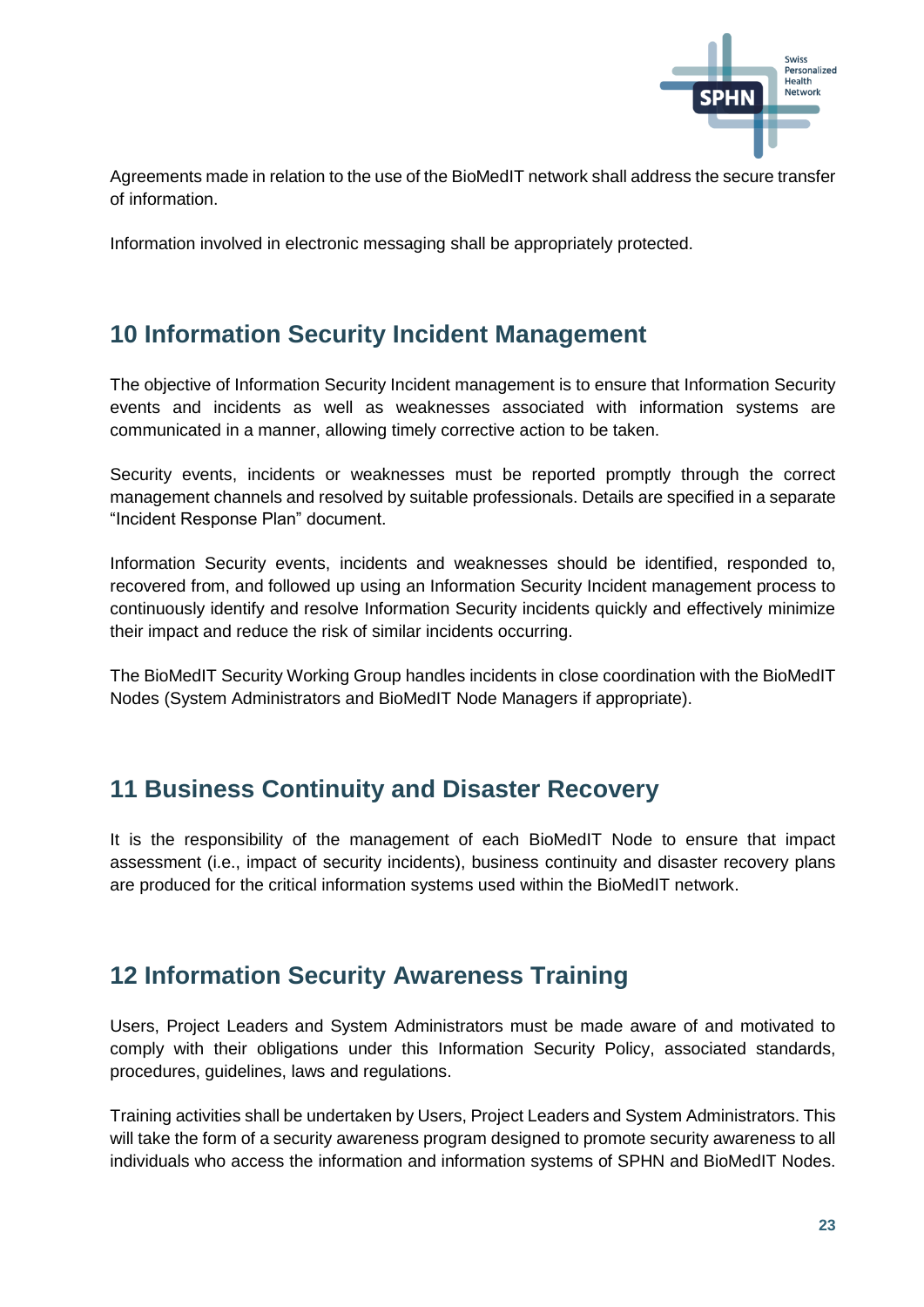

System Administrators shall also be trained in how to correctly manage the systems and how to develop and apply relevant and appropriate Information Security controls.

Prior to being granted access to the BioMedIT network all users shall undertake and pass an online exam to demonstrate they have the necessary level of awareness of the need for security on the BioMedIT network. On-line [R6] and classroom training is available for all prospective Users.

## <span id="page-23-0"></span>**13 Compliance and Auditing**

The BioMedIT Security Working Group is responsible for monitoring compliance with this policy. Security monitoring enables the early identification of security issues or new security vulnerabilities and can help prevent security incidents or at least minimize the potential impact of such incidents.

#### **Right to monitor activities**

All Information and Information Technology equipment, including but not limited to servers, workstations, and network access devices used on the BioMedIT network is subject to ongoing monitoring. The inappropriate use of any of these systems and/or networks which violates this policy will be investigated as needed.

#### **Non-Compliance**

Any employee or User who violates or circumvents this policy will have access removed, and the host institution will be notified immediately (disciplinary actions may follow).

#### **Auditing**

Internal and external audits of operational systems should be planned and performed on a regular basis.

The BioMedIT Security Working Group conducts periodical internal and external audits. It establishes an audit plan covering operational aspects and processes. The audit plan is communicated to the NSB and the DCC Director.

## <span id="page-23-1"></span>**14 Exception Management**

Any questions, interpretations, or exception requests to this policy should be directed to the BioMedIT Security Working Group. The BioMedIT Security Working Group is responsible for approving policy exceptions. Any exceptions to these policies must be documented.